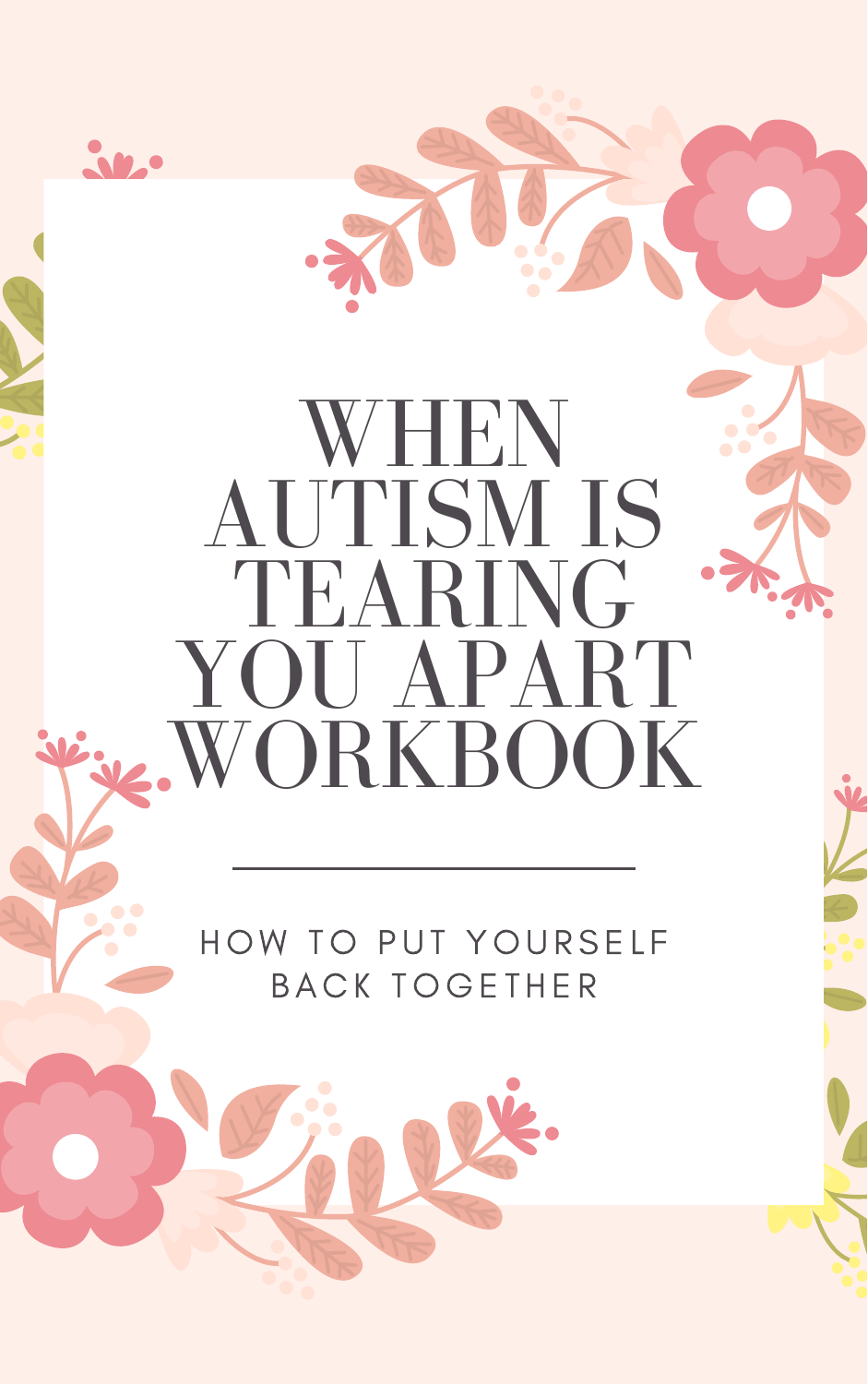Thanks for downloading this free workbook. I hope you find the questions helpful and you gain some insight.

I hope you will find some useful ways to restore your well being and manage your reactions.

Kind regards

# Liz goodenoughme7@gmail.com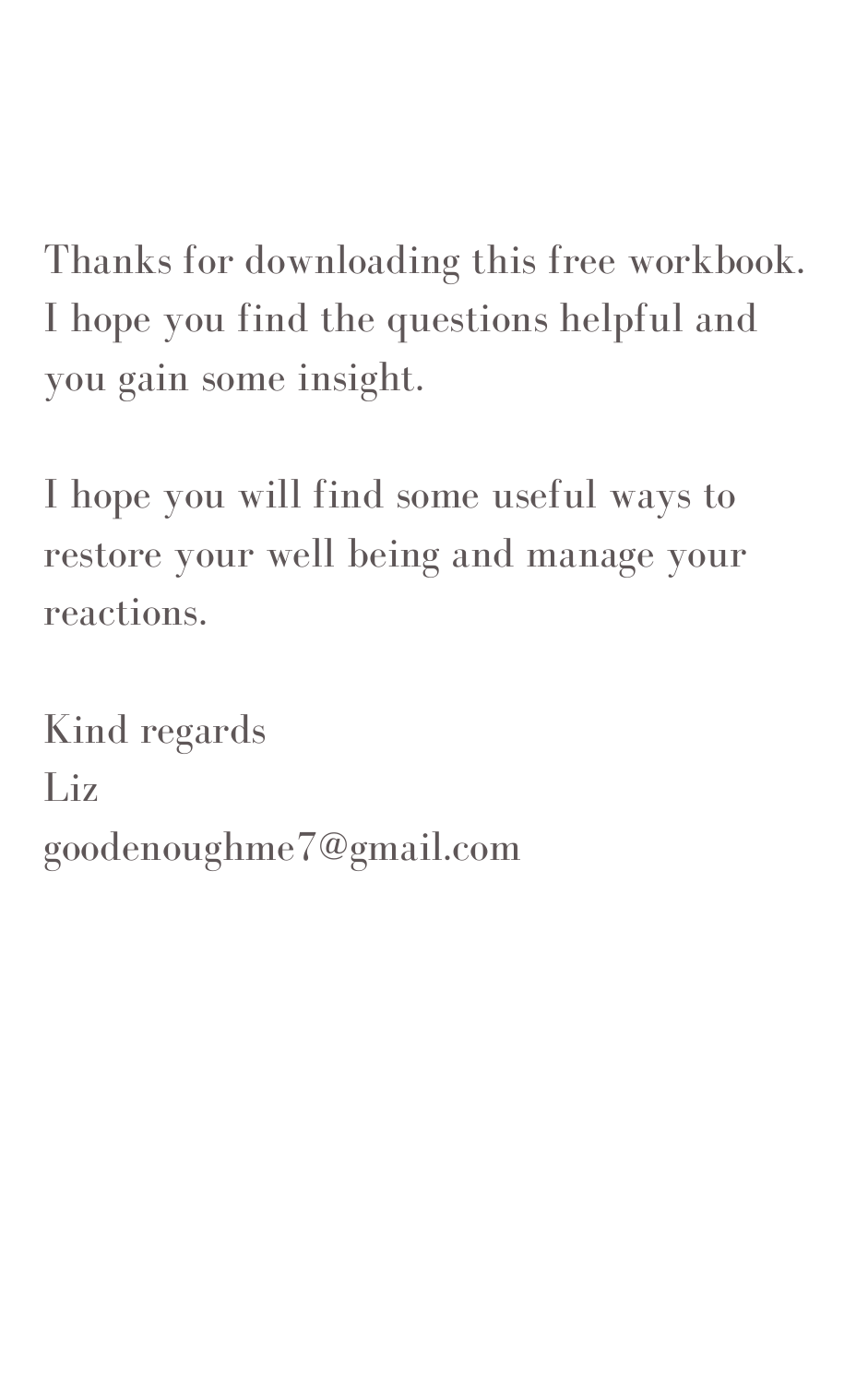When Autism Is Tearing You Apart © Copyright <<2020>> Liz Smalley All rights reserved.

No part of this publication may be reproduced, distributed or transmitted in any form or by any means, including photocopying, recording, or other electronic or mechanical methods, without the prior written permission of the publisher, except in the case of brief quotations embodied in critical reviews and certain other noncommercial uses permitted by copyright law.

Although the author and publisher have made every effort to ensure that the information in this book was correct at press time, the author and publisher do not don 't assume and hereby disclaim any liability to any party for any

loss, damage, or disruption caused by errors or omissions, whether such errors or omissions result from negligence, accident, or any other cause.

Adherence to all applicable laws and regulations, including international, federal, state and local governing professional licensing, business practices, advertising, and all other aspects of doing business in the US, Canada or any other jurisdiction is the sole responsibility of the reader and consumer.

Neither the author nor the

publisher assumes any responsibility or liability whatsoever on behalf of the consumer or reader of this material. Any perceived slight of any individual or organization is purely unintentional.

The resources in this book are provided for informational purposes only and

shouldn 't be used to replace the specialized training and professional judgment of a health care or mental health care professional. Neither the author nor the publisher can be held responsible for the use of the information provided within this book. Please always consult a trained professional before making any decision regarding treatment of yourself or others.

For more information, email goodenoughme7@gmail.com.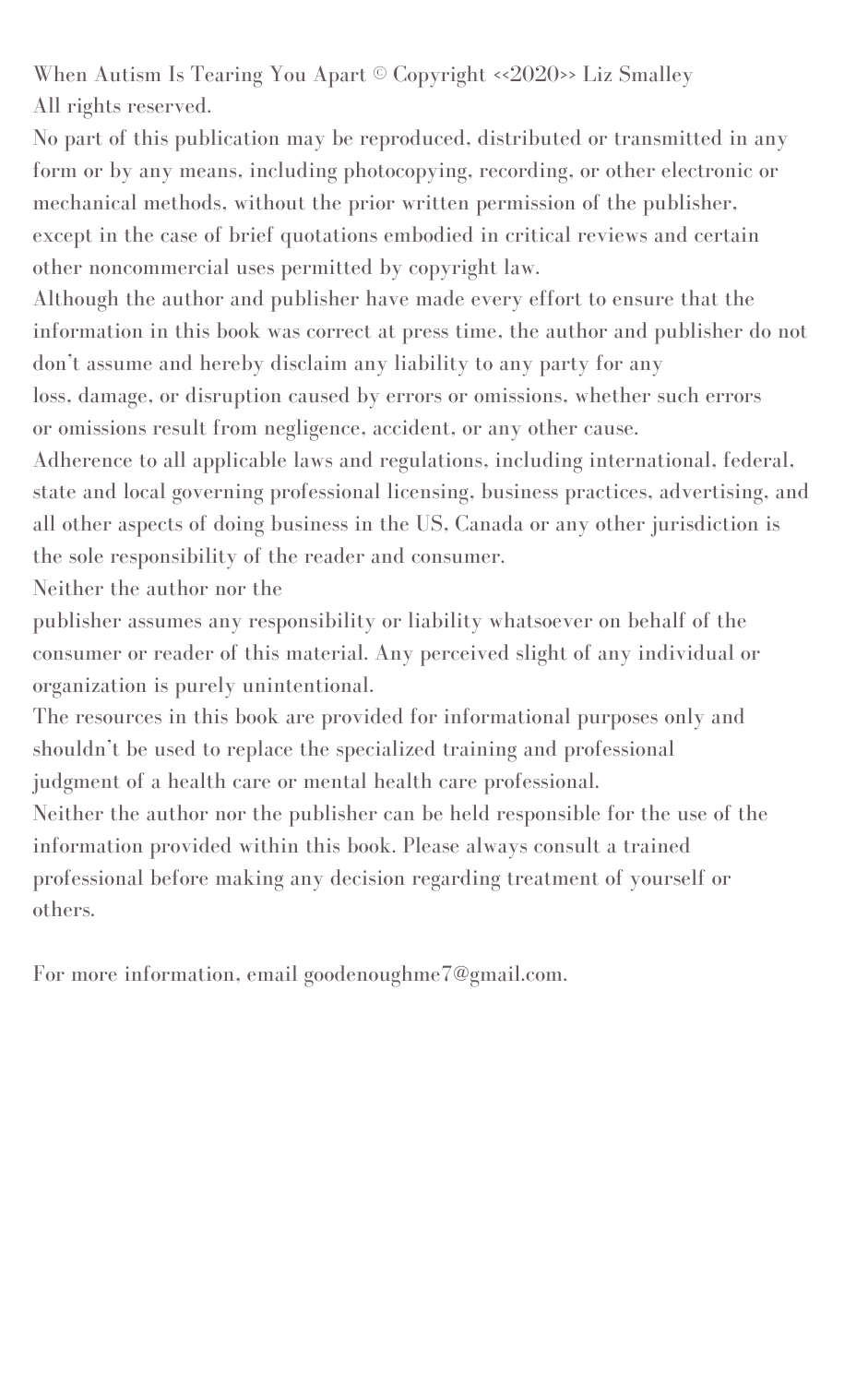C H A P T E R

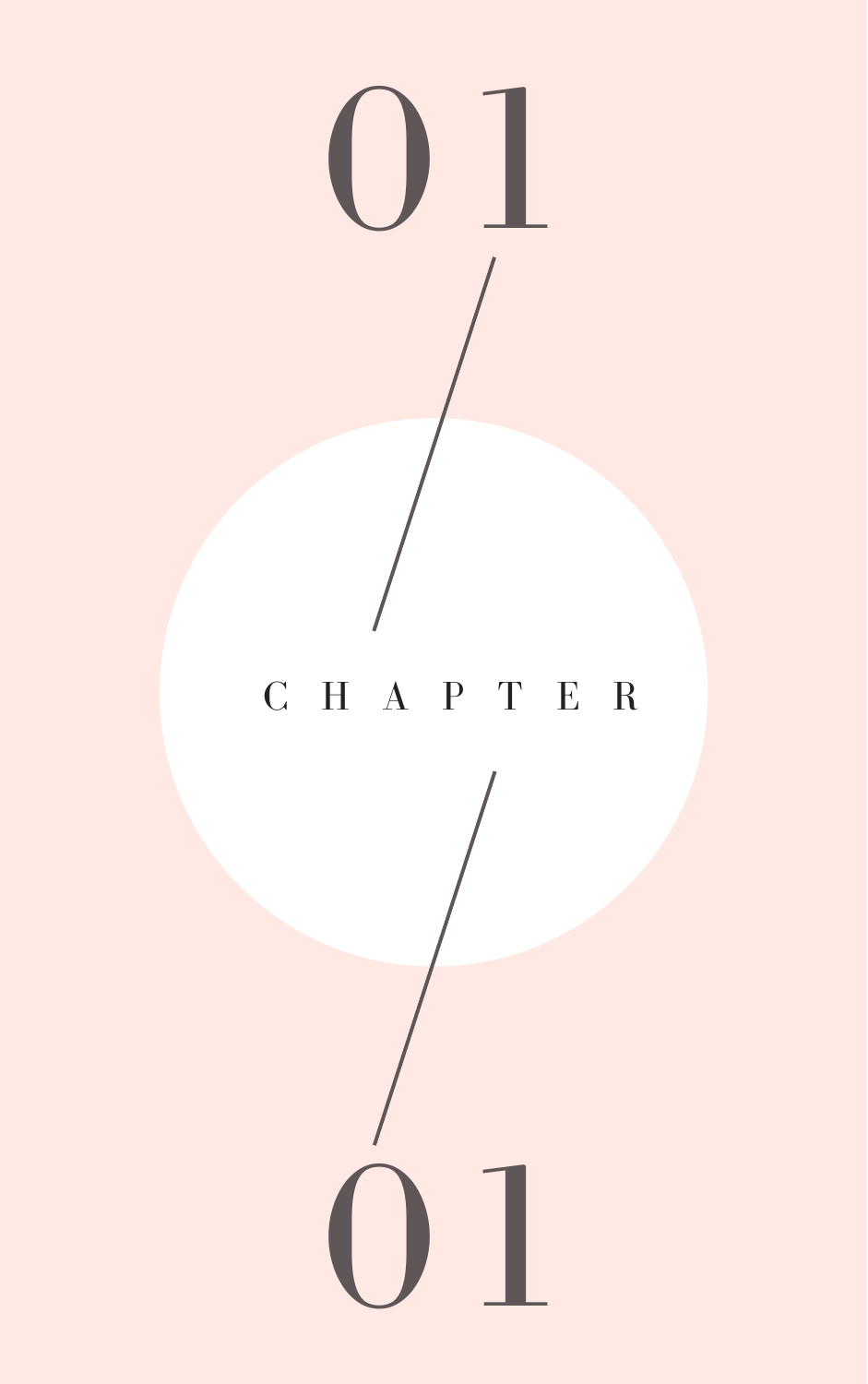Try not to dive into these questions and drown in the first chapter of the book! Just pick one example for each, even though you may have more.

1. What painful experiences have you had because you're the mother of a child with autism?

2. Who are the worst experts you have seen soar on your journey with your child with autism.

3. What didn 't you like, or offended you?

4. How did you feel after you saw them?

5. Who are the best experts you have seen on your journey with your child with autism?

6. What did you like?

7. How did you feel after you saw them?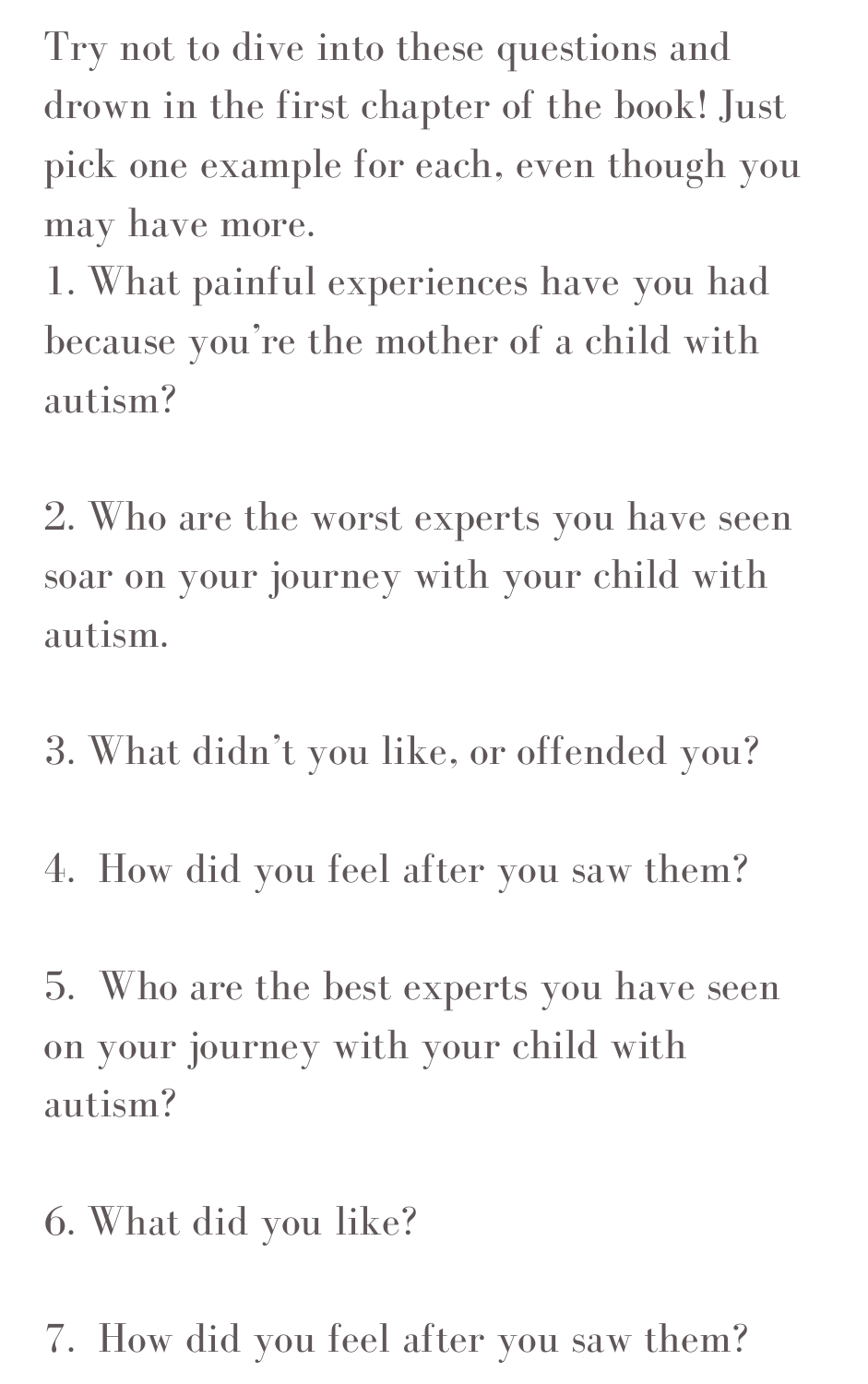

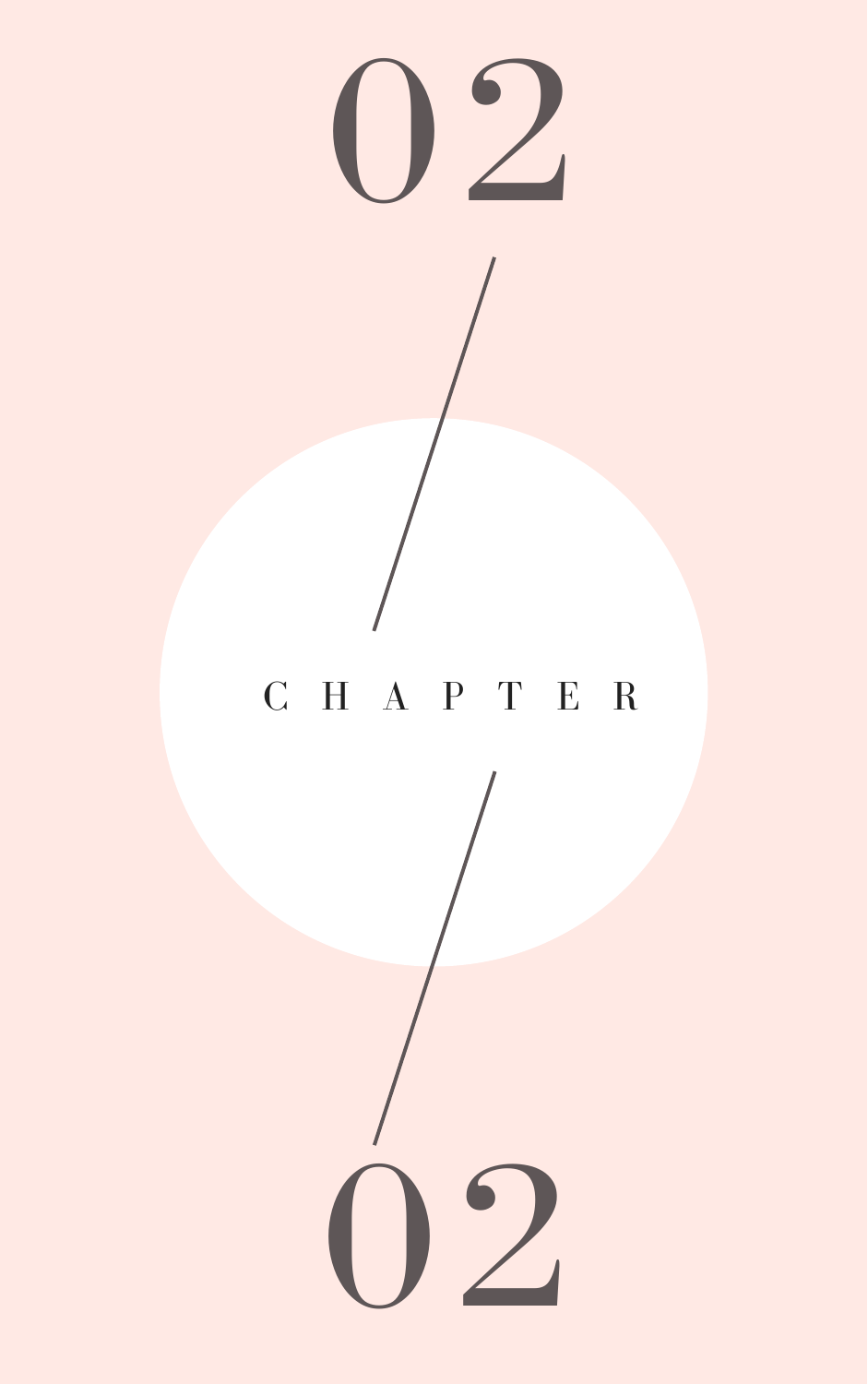1. What social expectations do you feel? What do you think others expect of you?

2. Are they fair and reasonable in light of your child with autism?

3. What expectations do you have of yourself?

4. Are they fair and reasonable in light of your child with autism?

5. Do any of the above expectations not sit wewith you, not match your particular situation or not beat in time with your heart?

6. What painful experiences have you had because of the expectations of others in relation to your child with autism?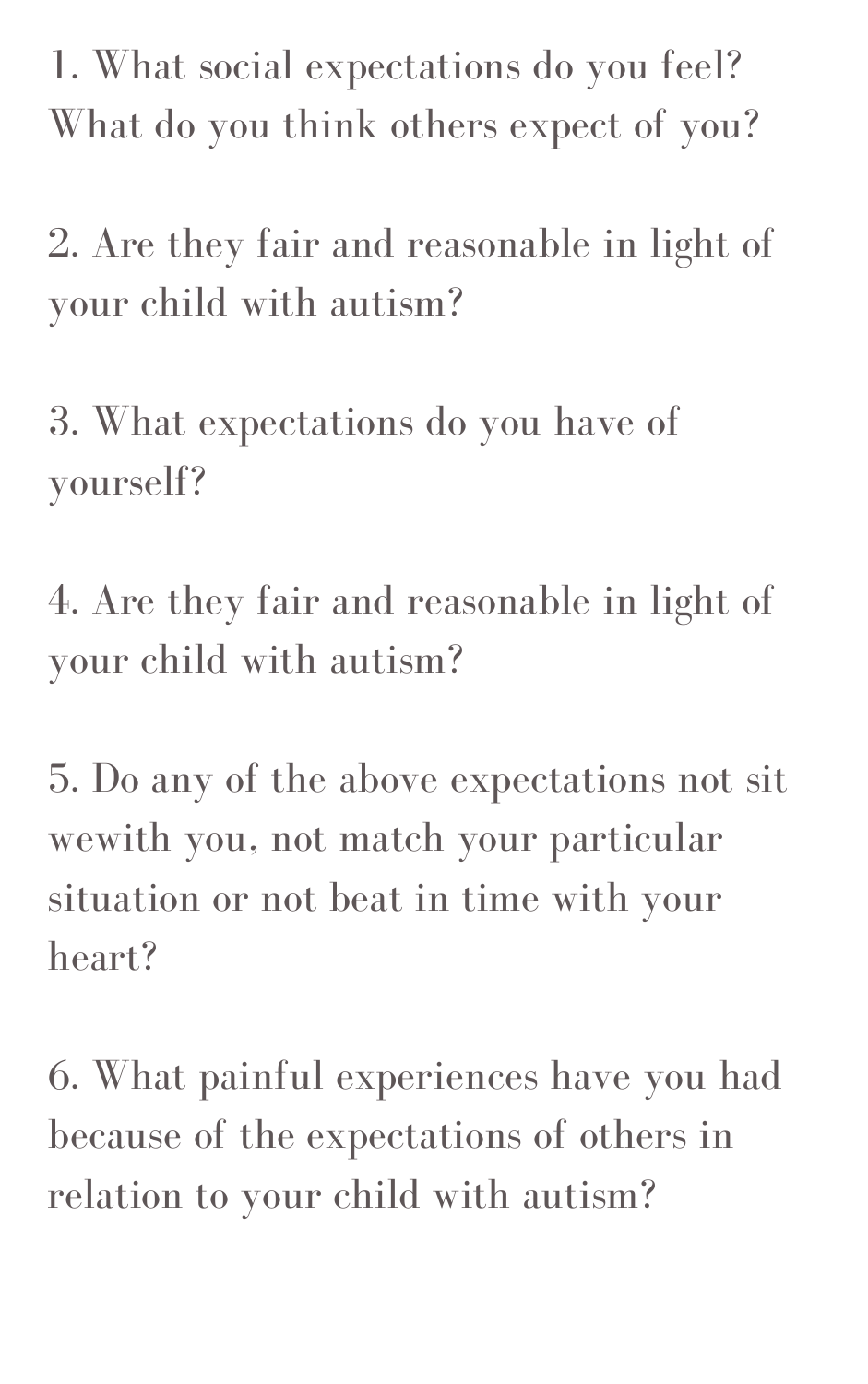7. Name only one at this time. You are likely to have others.

8. How did you react at the time?

9. How did you feel at the time?

10. Did you the best you could with the resources and knowledge you had available to you at the time?

11. Is there anything you 'd like to change?

12. Write this statement and say it out loud like you mean it, even if you don 't just yet. My best is good enough!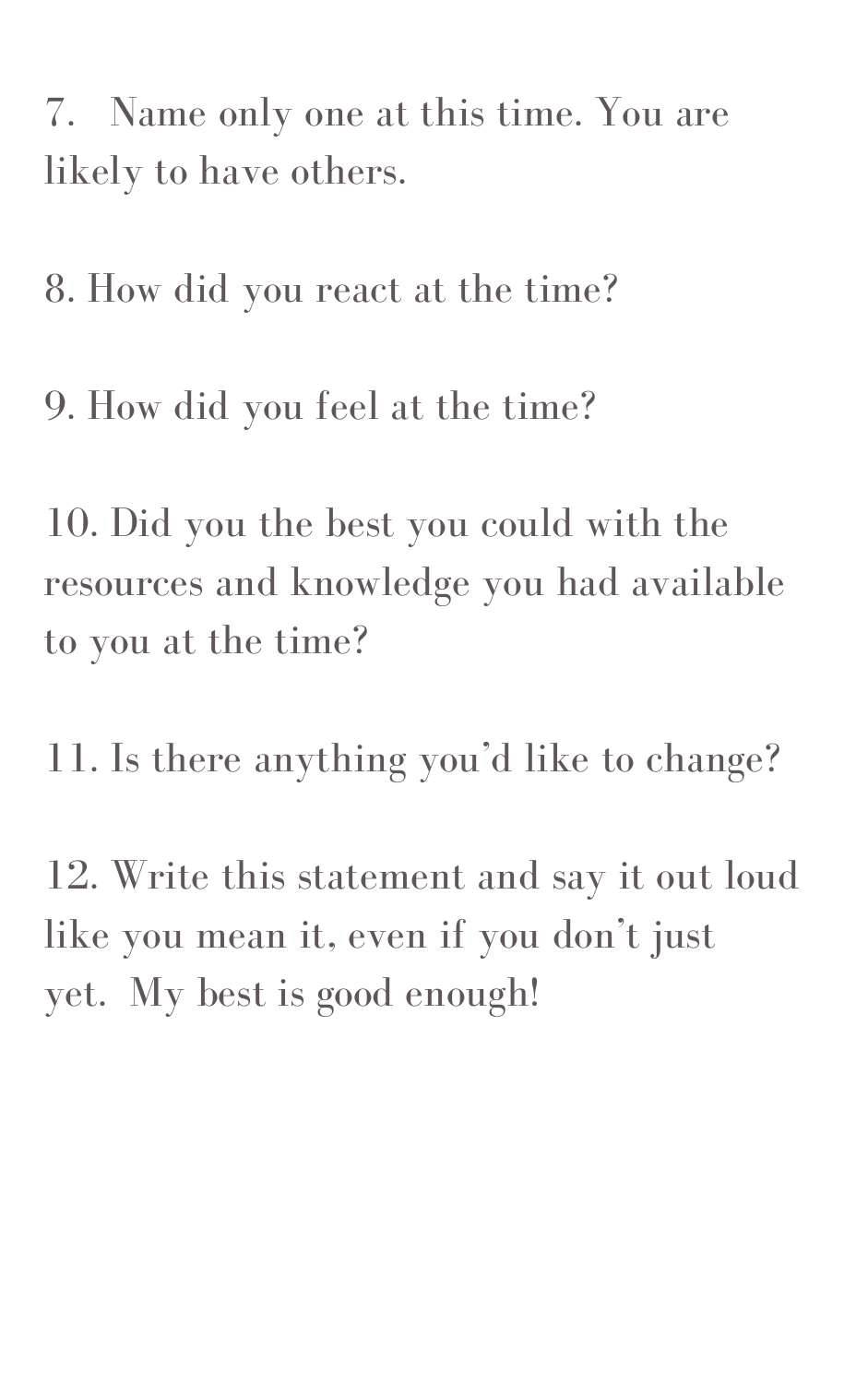

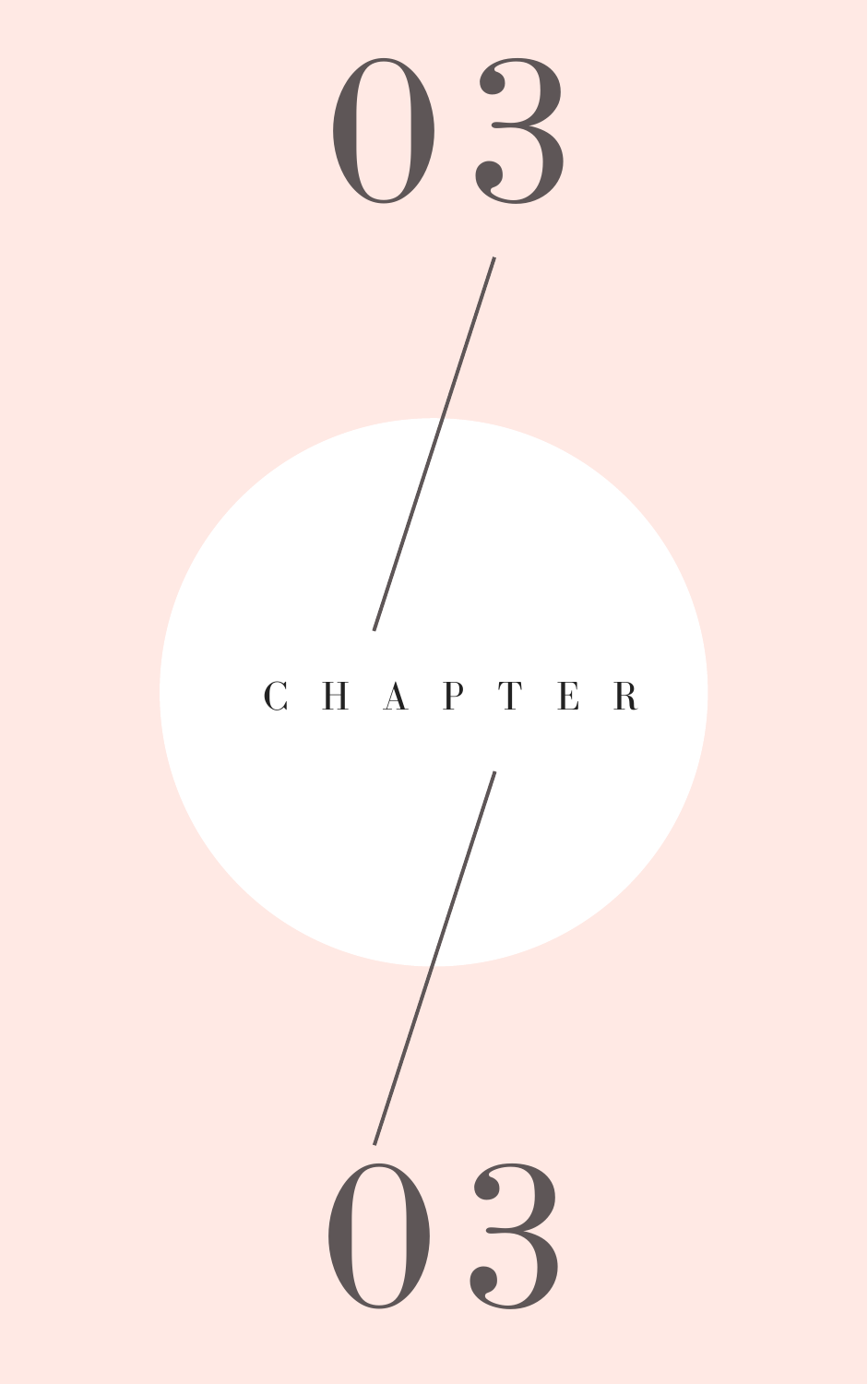1. With so many theories to choose from, which one feels right and resonates with you?

2. What do you like about that theory?

3. Does it fit with your children and your child with autism in particular?

4. Have you thought about which theory might work best for which of your children?

8What's one thing you're going to do differently?

5.Which theory did you like the least?

6.What didn 't you like about it?

7. What new perspectives about parenting style did you get out of this chapter?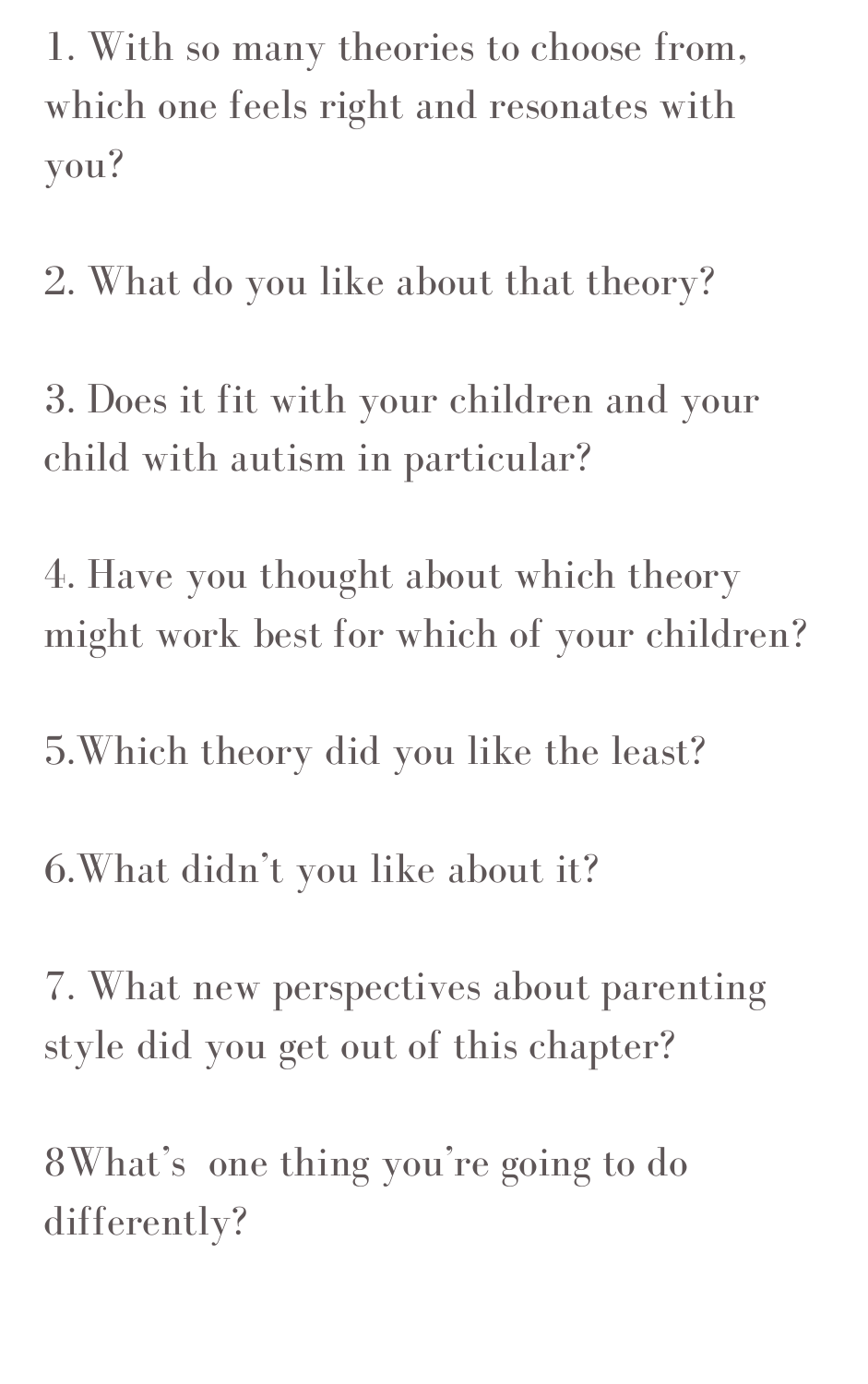

 $\bigcup$ 

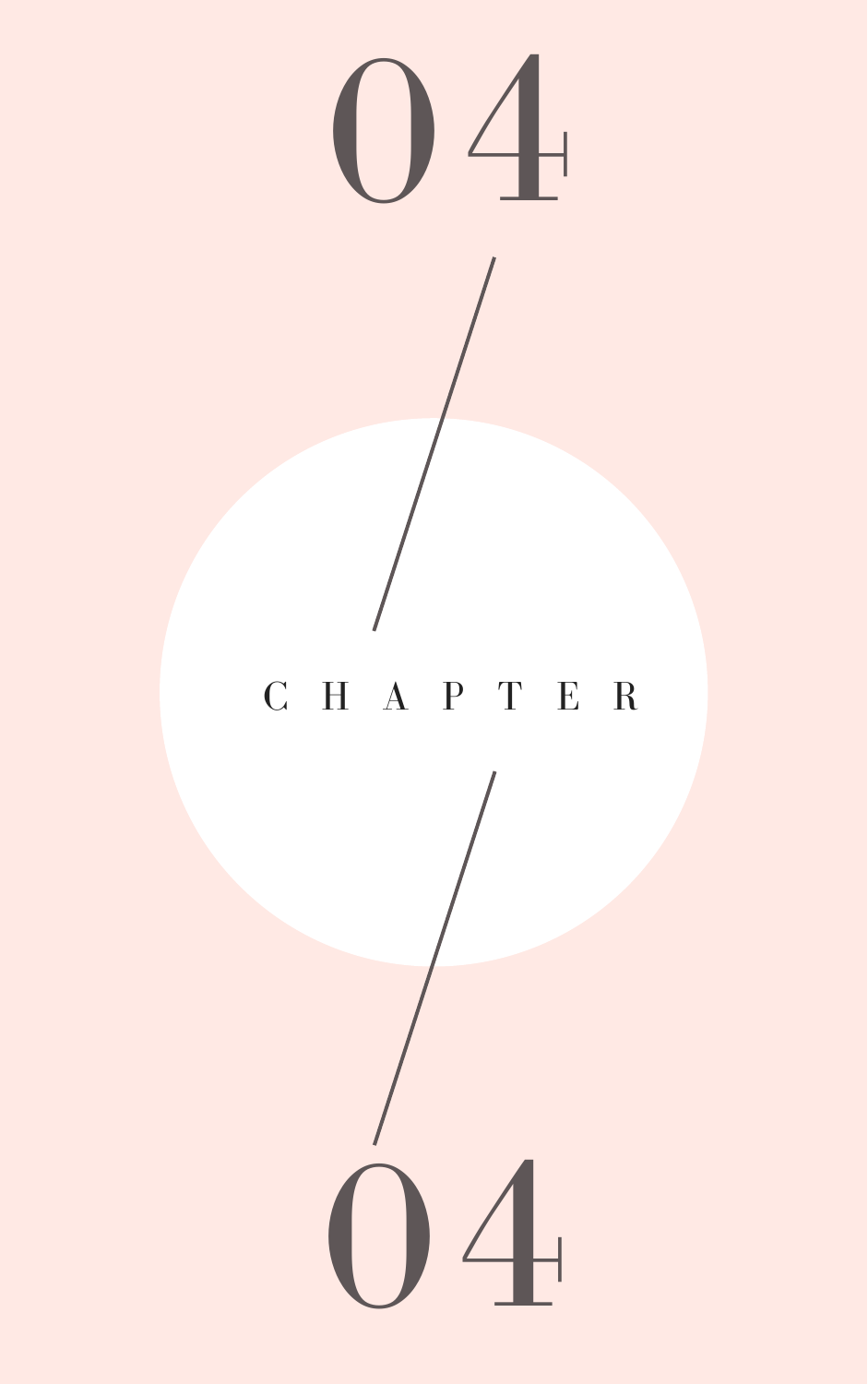1. Have any of the changes in diagnostic criteria affected you?

2. In what way? Have the changes been better or worse for you?

3. Now you know more about the criteria, how can you use it to phrase some of the needs your child has in a style that experts will listen to?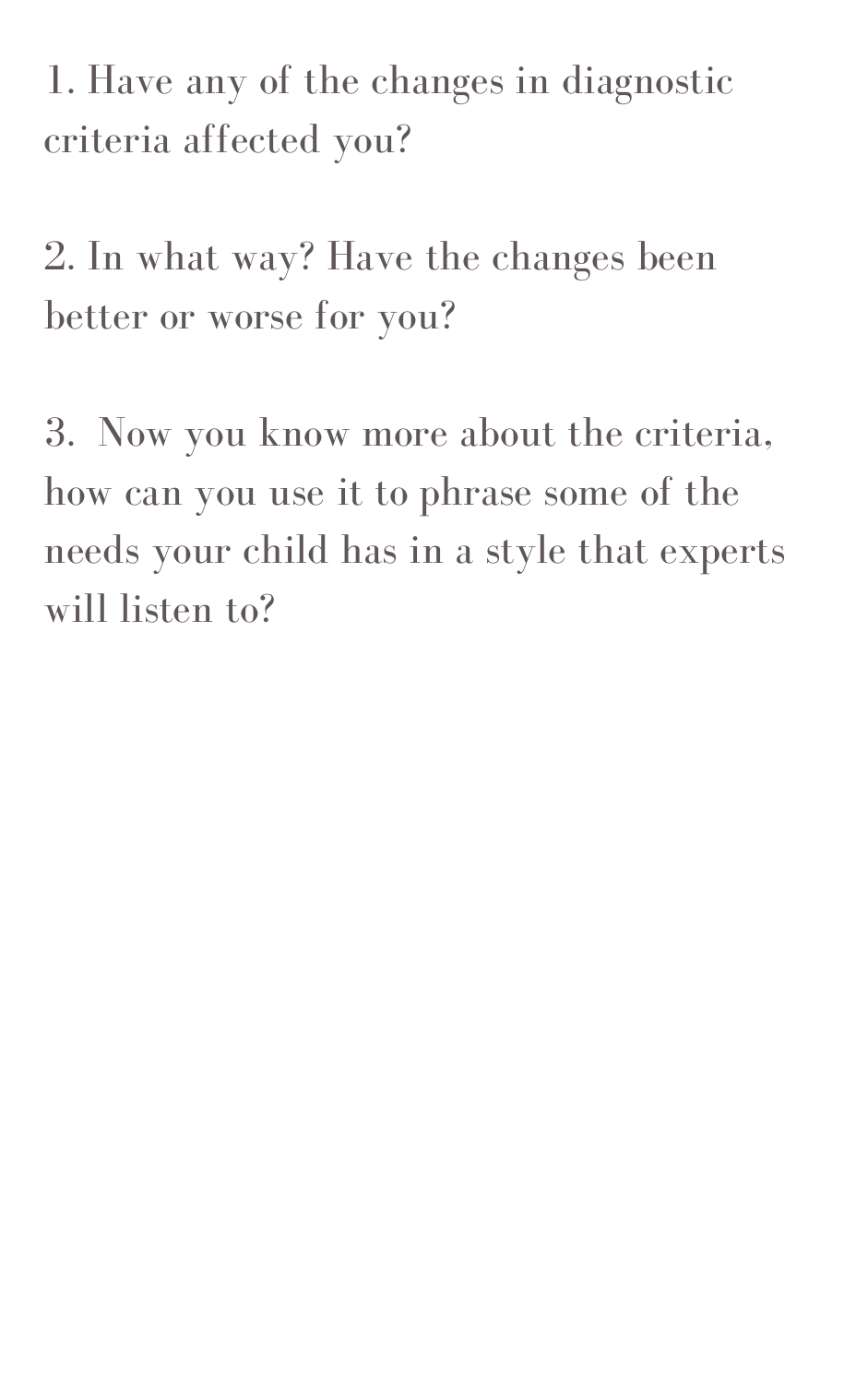

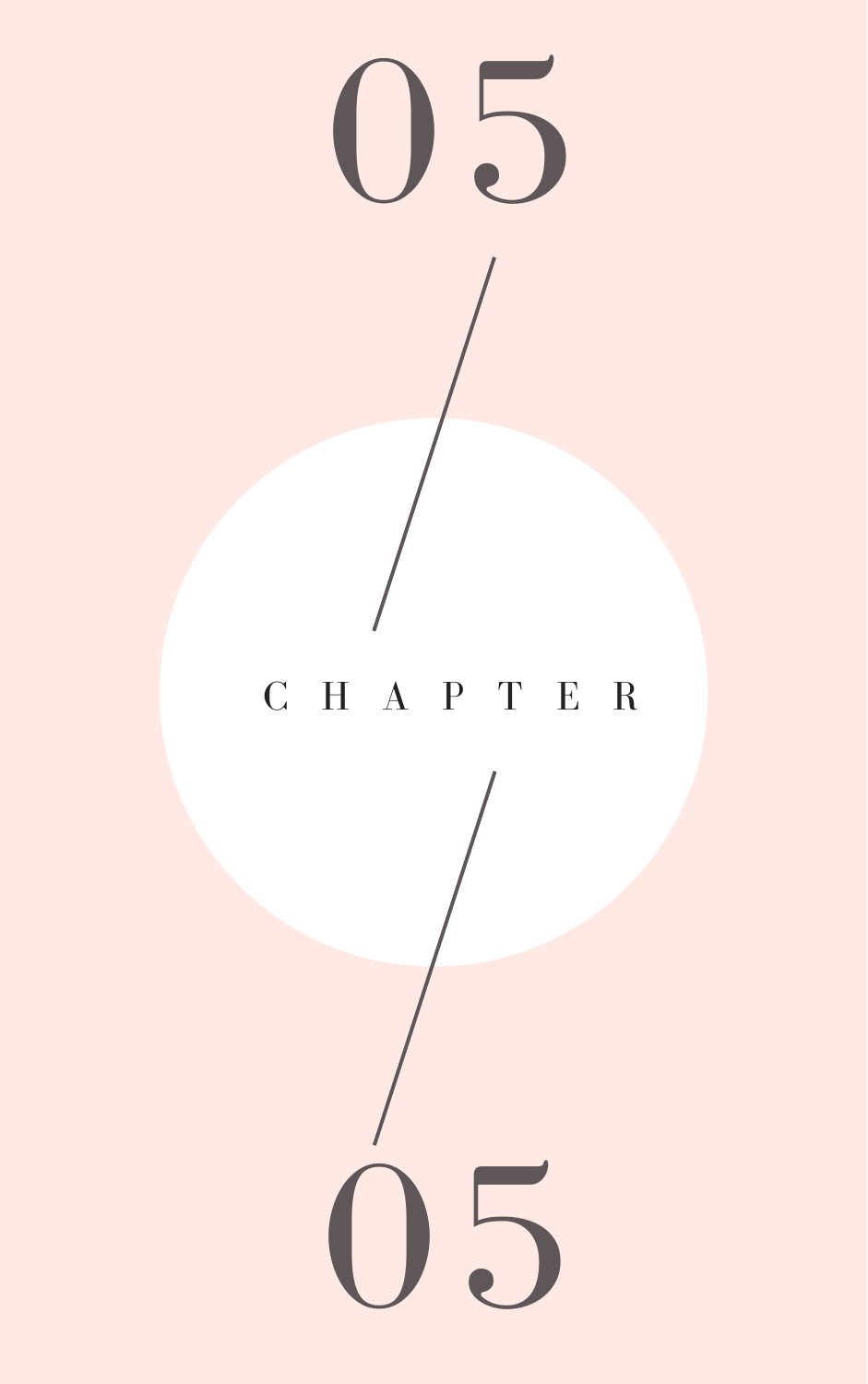1.What behaviours of your child do you find the most troubling?

2.What have you tried to cope with them? 3. How do the behaviours affect the rest of the family?

4. How can you support your other family members when the behaviour is happening?

5.What can you do differently in response to the behaviours of your child?

6. What do you do after the behaviour is over?

7. How do you feel before, during and after the behaviour? Include emotions and physical reactions like racing heart beat and your own behaviours.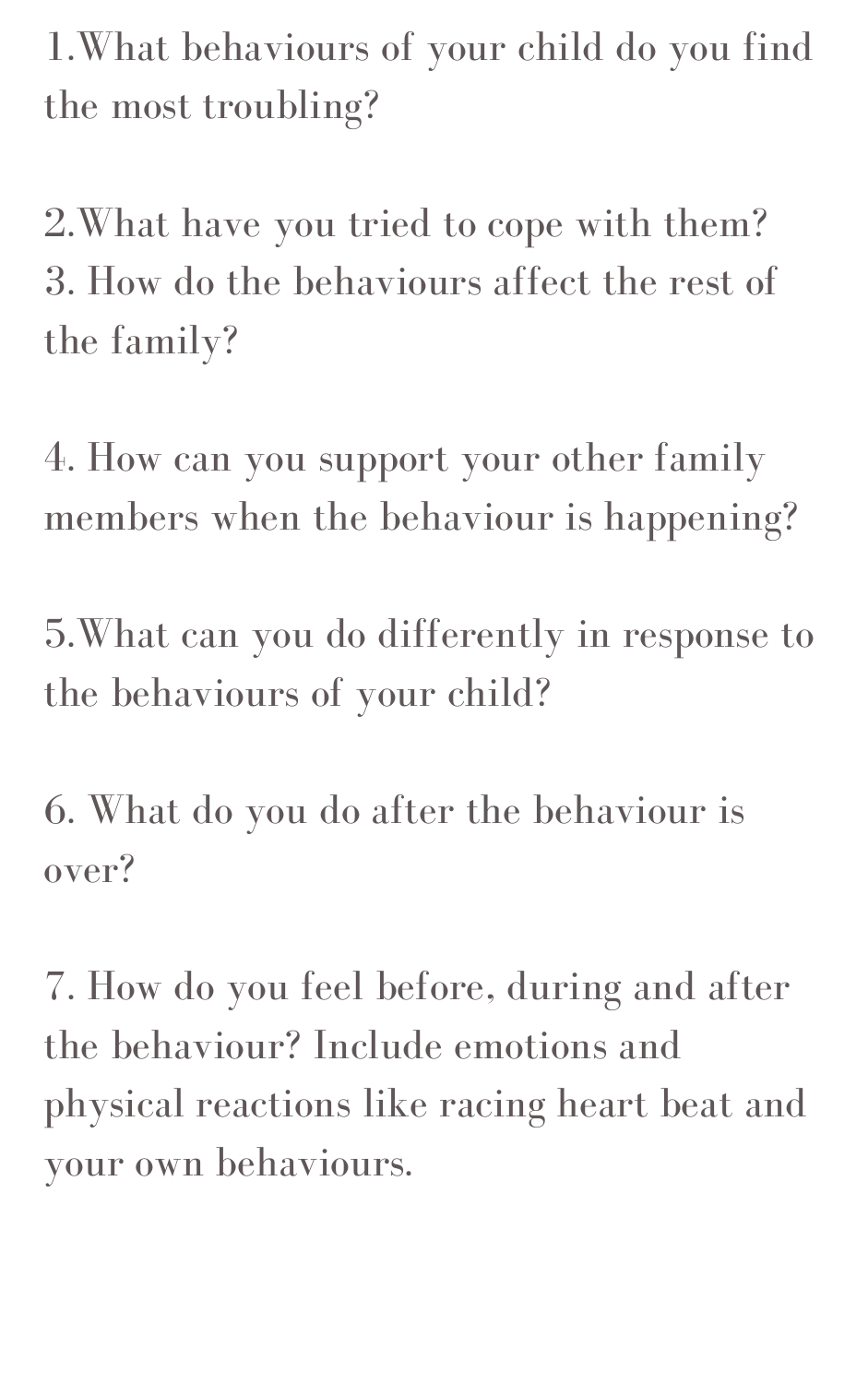

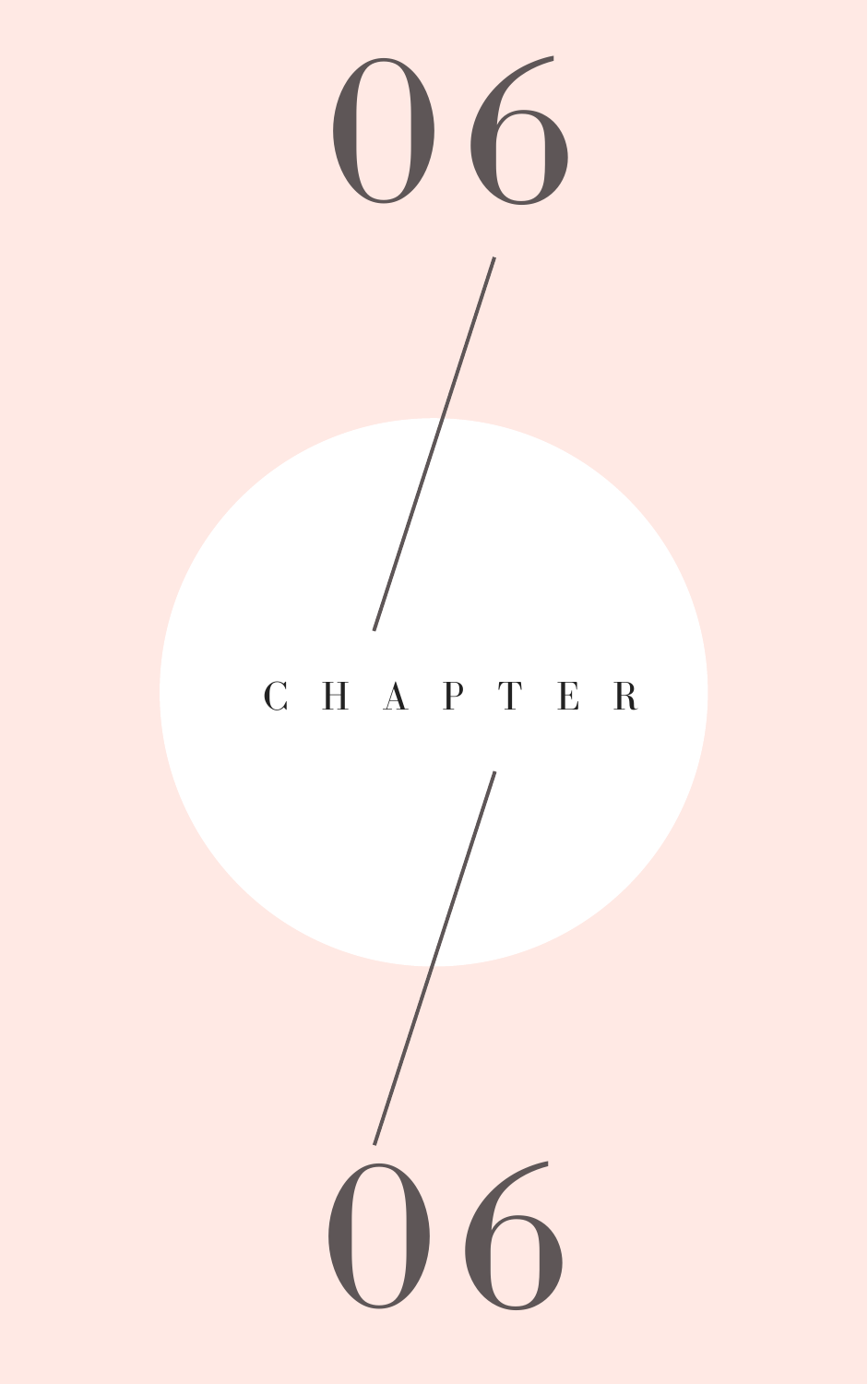1. What risks or consequences have you identified from reading this chapter?

2.Click here to take the Depression, Anxiety, Stress assessment called the DASS-21 developed by Lovibond & Lovibond. https://www.scu.edu.au/media/scueduau/currentst udents/services/counselling/downloads/Depression -Anxiety-Stress-Scales-DASS3481.pdf

3. How did you score? If you have high scores it might be a good idea to see your doctor or reach out for some therapy. You don 't have to do this

alone.

4. Isolation can be a serious issue for our tribe.What' s one thing can you do to reduce some of your feelings of isolation? Who can you reach out to? Maybe a facebook page with fellow tribe members or call a friend or get some professional support.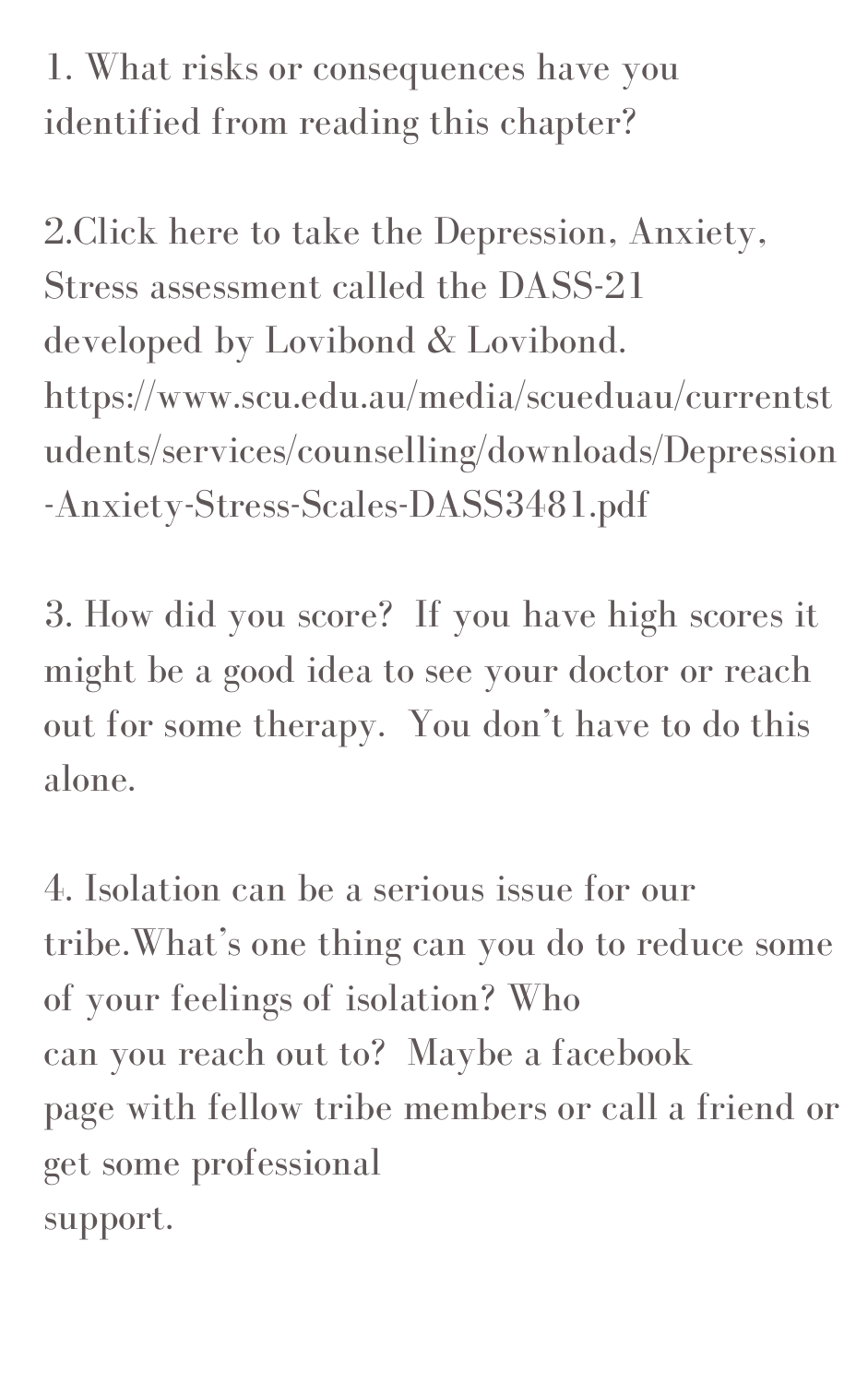5. Write down one specific action you're going to take. What' s the name of the facebook group, or what' s your friend' s name.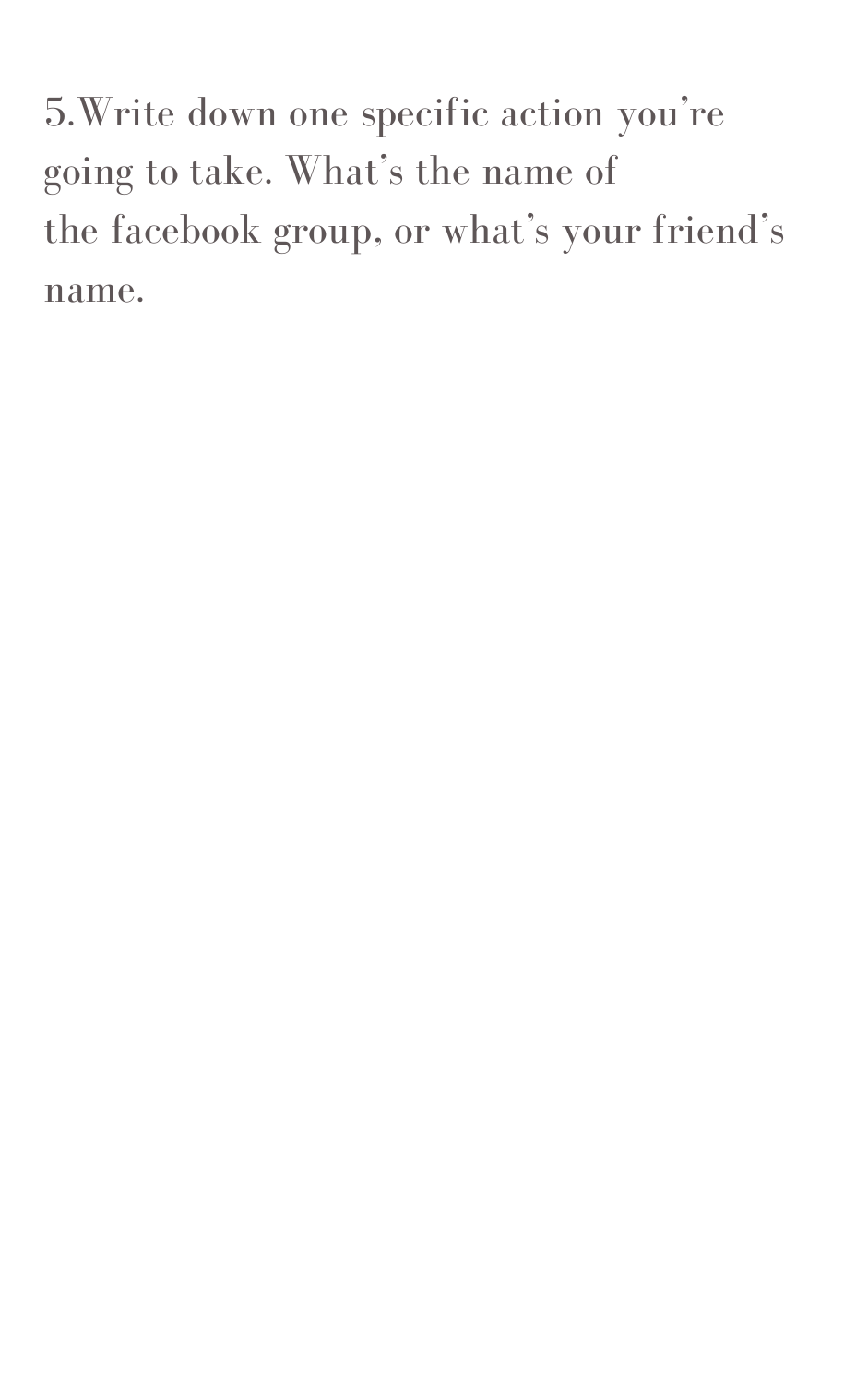

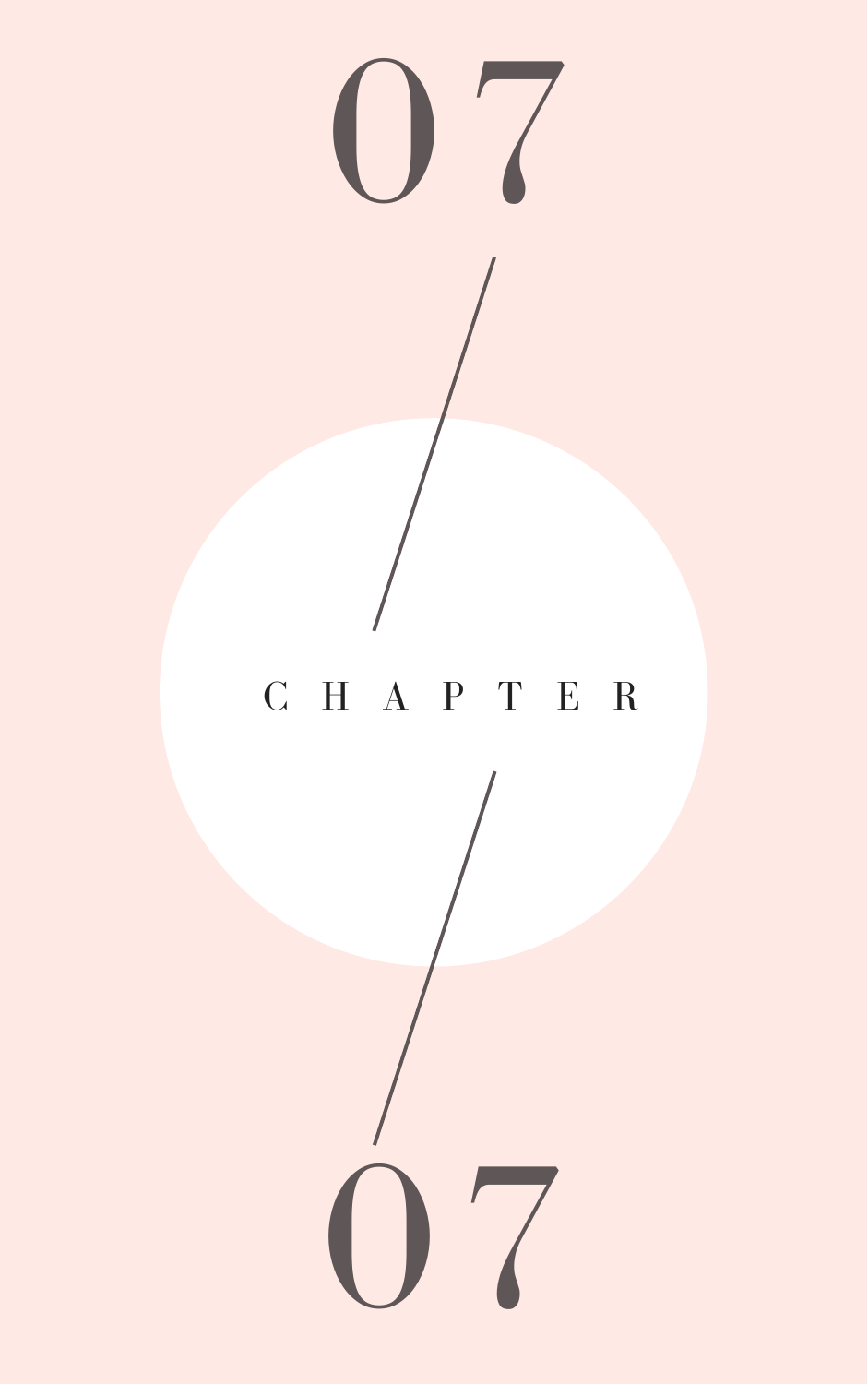1. Did you do the exercise at the end of the last chapter? What did you do to reduce your feelings of isolation?

3. Do you need to try something else? If so, what?

2. How has that been working for you? Has it been helpful or not?

4. Here ' s the link to the PTSD quiz. https://www.ptsd.va.gov/professional/assessme nt/adult-sr/ptsd-checklist.asp

5. How did you score?

6. How did you feel about some of the questions?

7. What new insights have you gained from doing the quiz?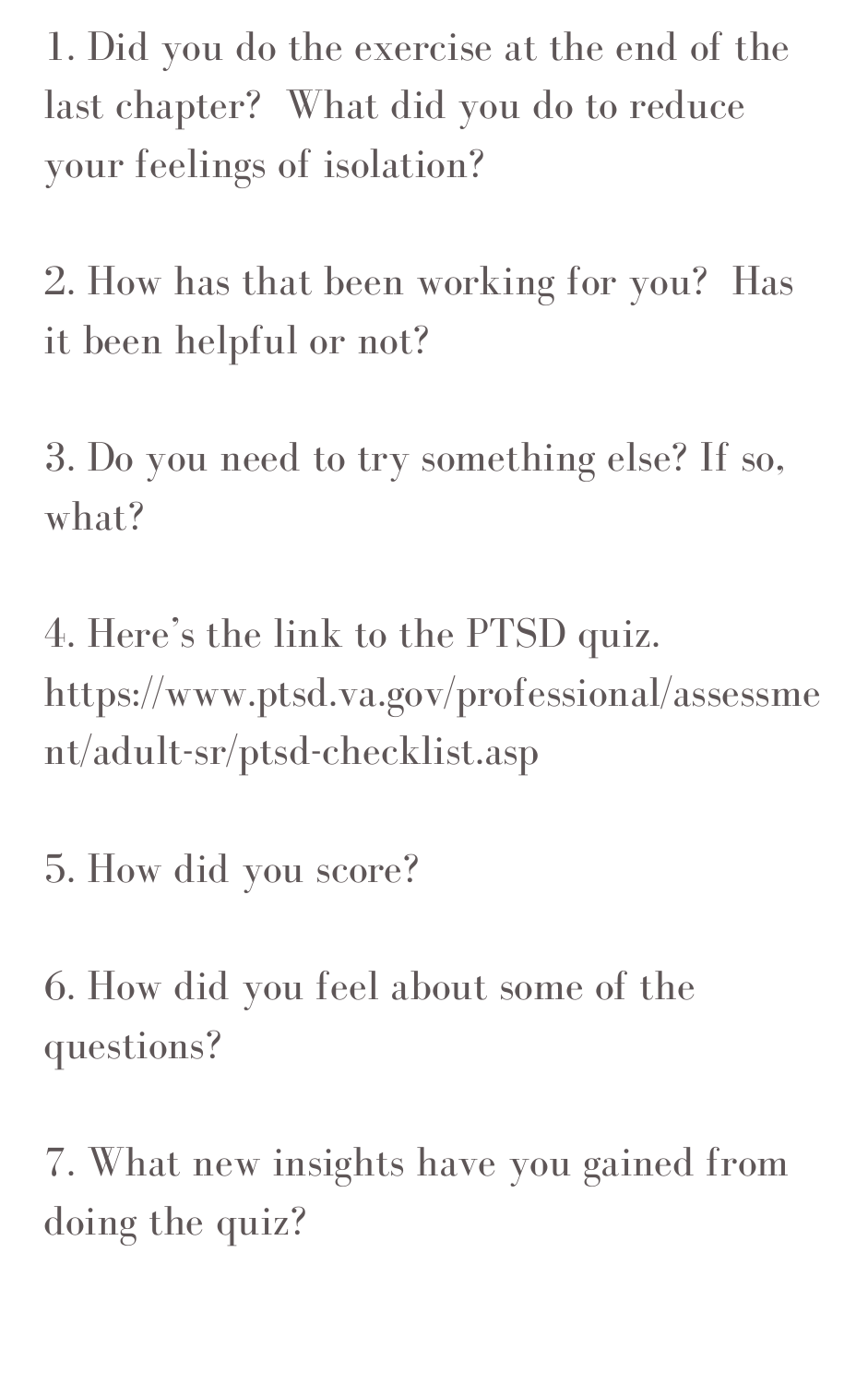1. Do you meet the criteria for PTSD? If yes, I encourage you to seek support from a therapist. PTSD is a very real thing that will impact your life and the lives of those you love so dearly. Reach out for support.

2. Did you reach out for support? Why or why not?

There is no shame in what you're experiencing. You're a human on the front line of a war zone.

3. What stopped you?

4. Can you do anything to remove those obstacles or are they excuses because you feel scared or ashamed?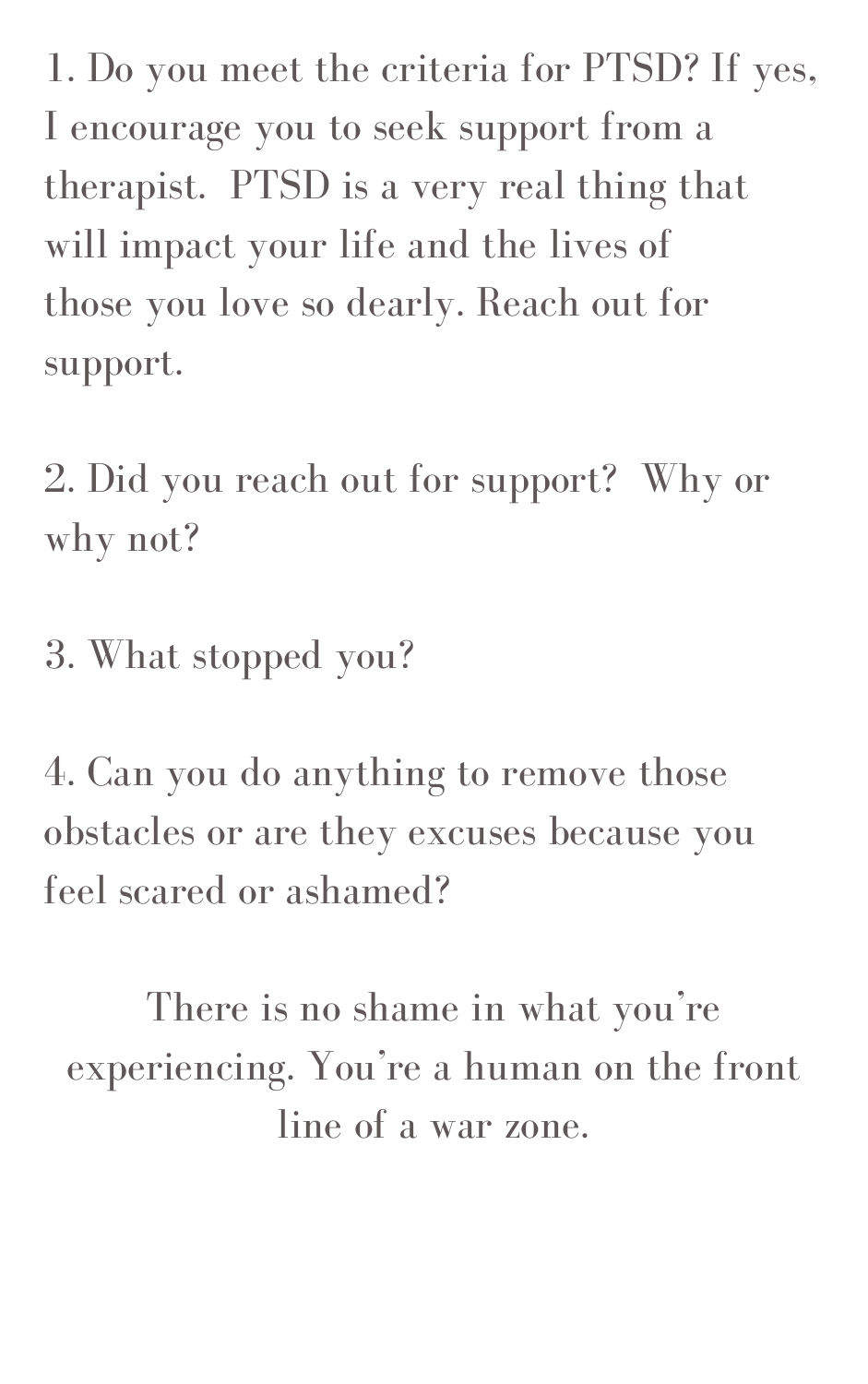

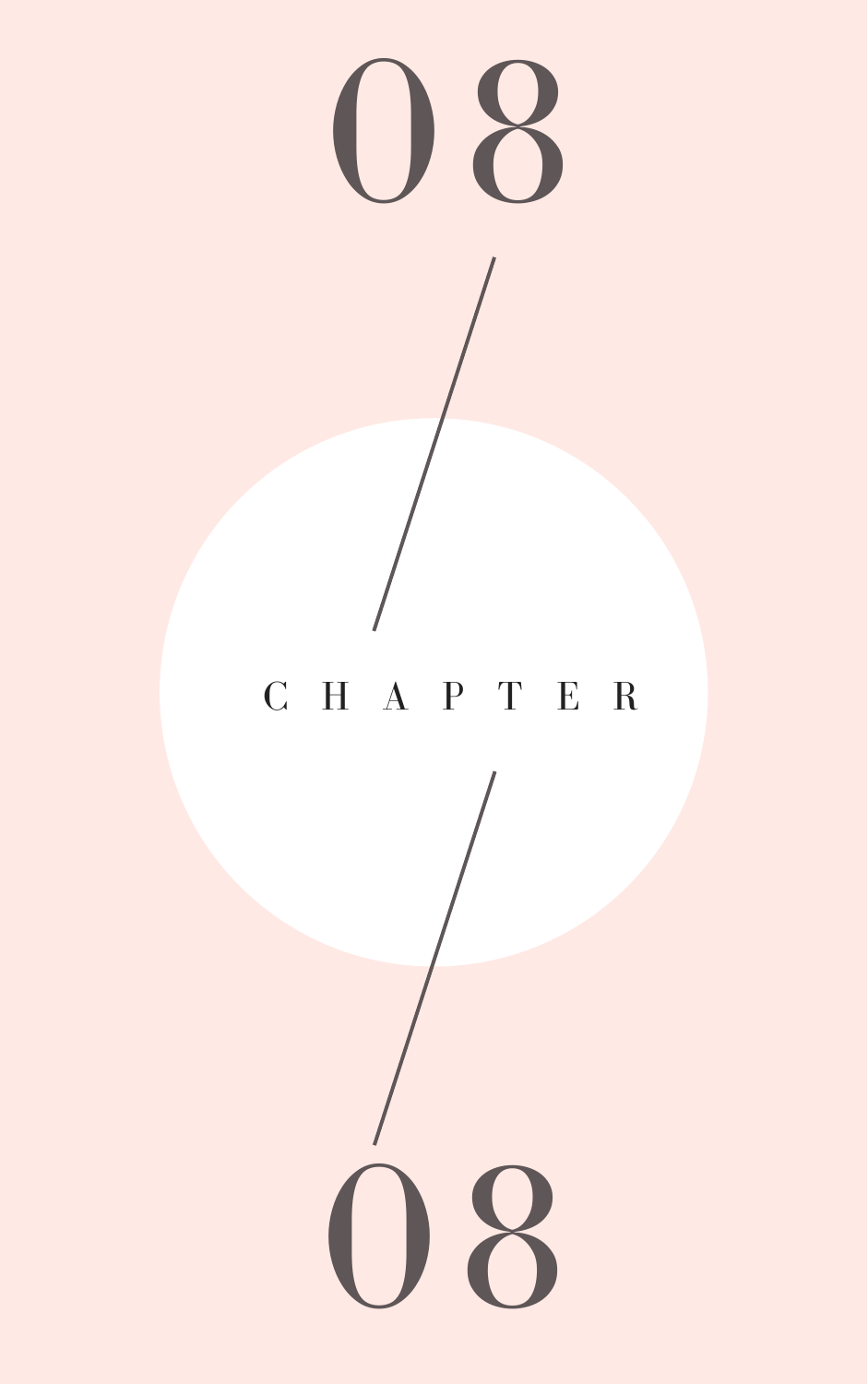1. Can you recognise the three states of the polyvagal nervous system?

2. Can you think of a time when you were in each zone?

3. What have you tried before to calm yourself?

4. Did it help or not?

5.Why or why not?

6. What' s one thing you ' re going to try that you haven 't tried before?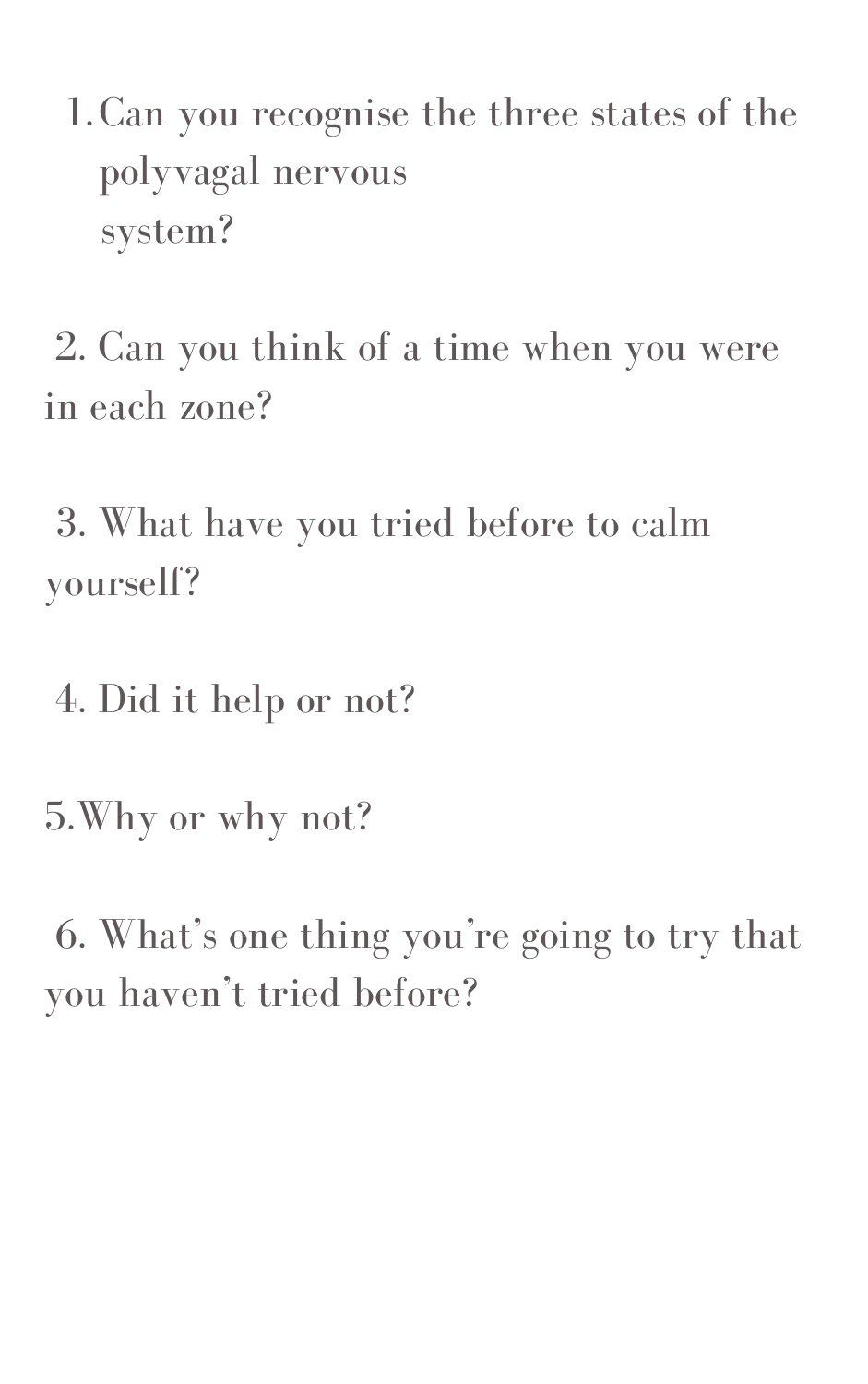

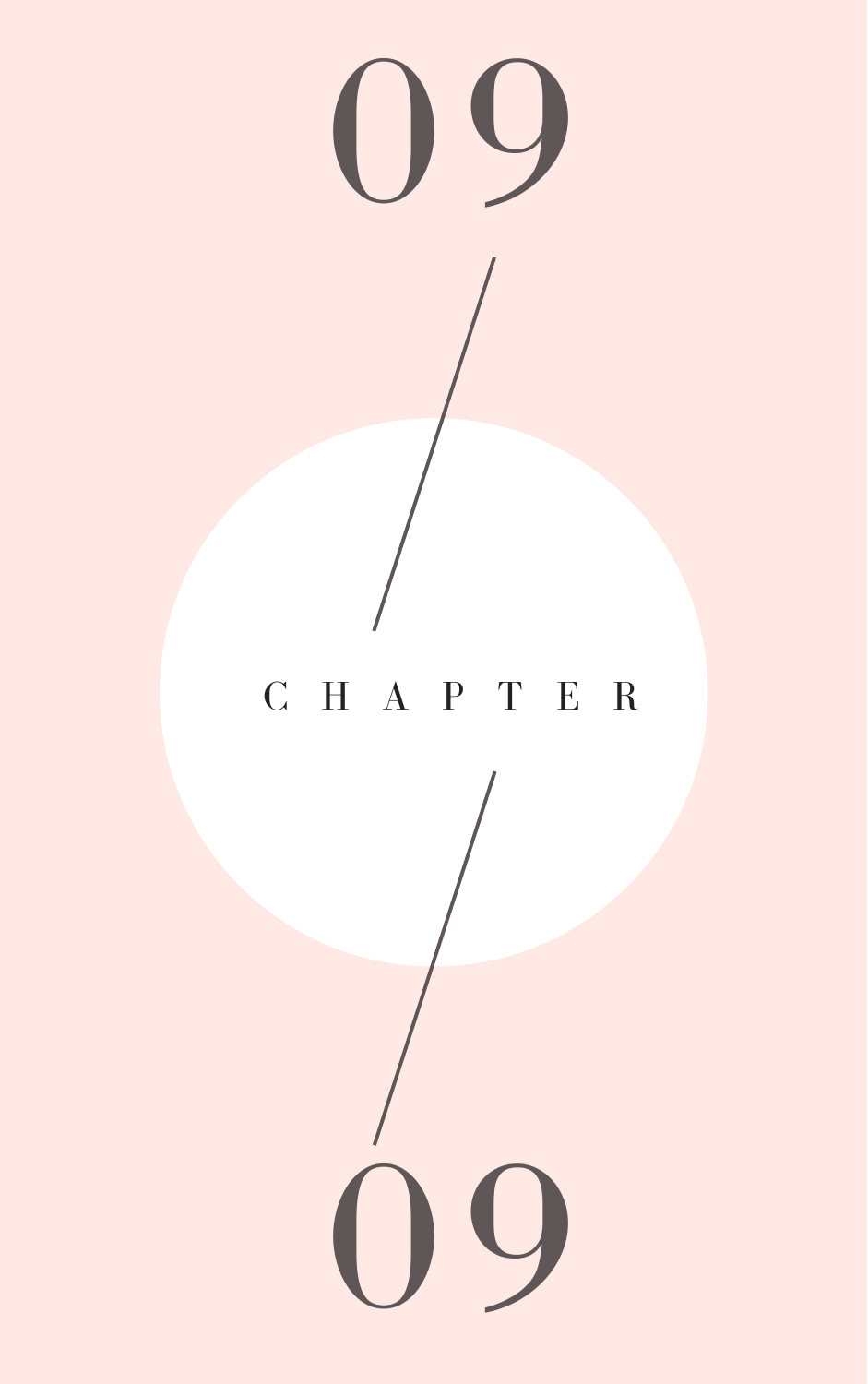1. Do you experience any of the symptoms that describe PTSD?

2.Which ones?

3. What is a 'holding environment'?

4. How might you create a holding environment for your child?

5. What' s one thing you can do when you

and your child are upset and distressed to calm so you can co-regulate your child?

6. What' s going to make calming difficult so you can co-regulate?

7. Is there anything you can do differently to incorporate calming and co-regulation with your child?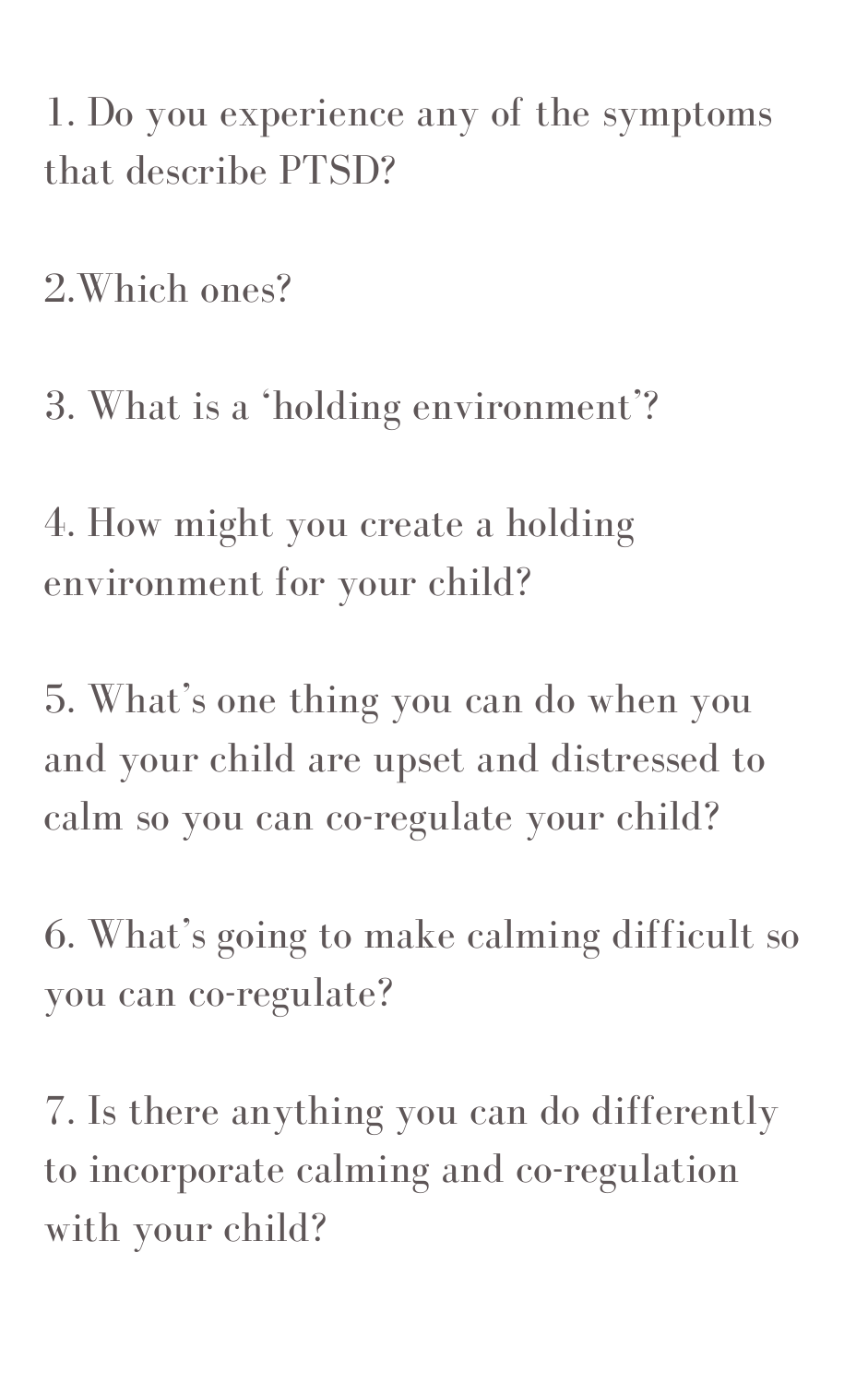8. What have you done well this week, even though it was really difficult?

9. What's one thing you're good at and like about yourself? (Nothing is not the correct answer!!)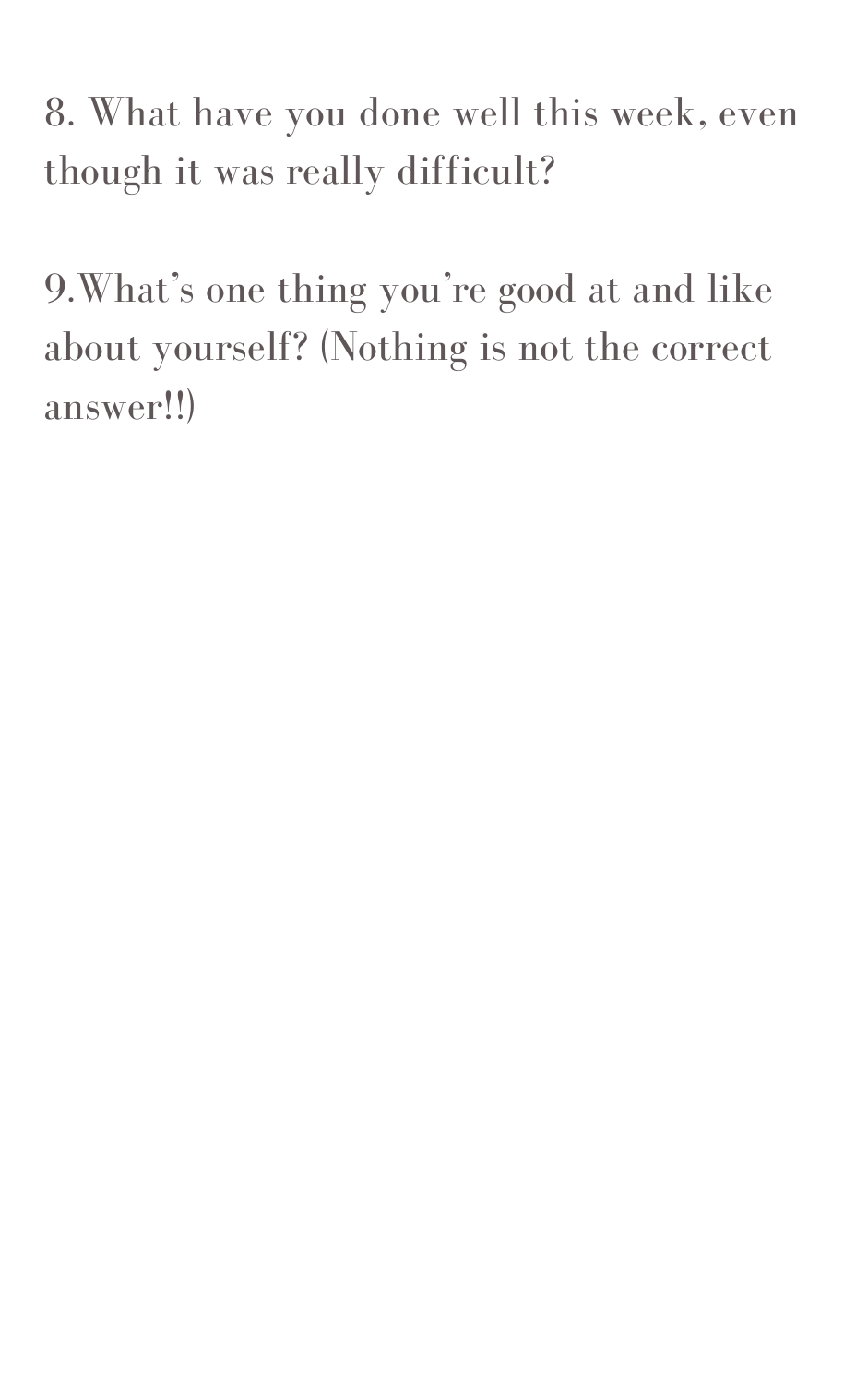## C H A P T E R

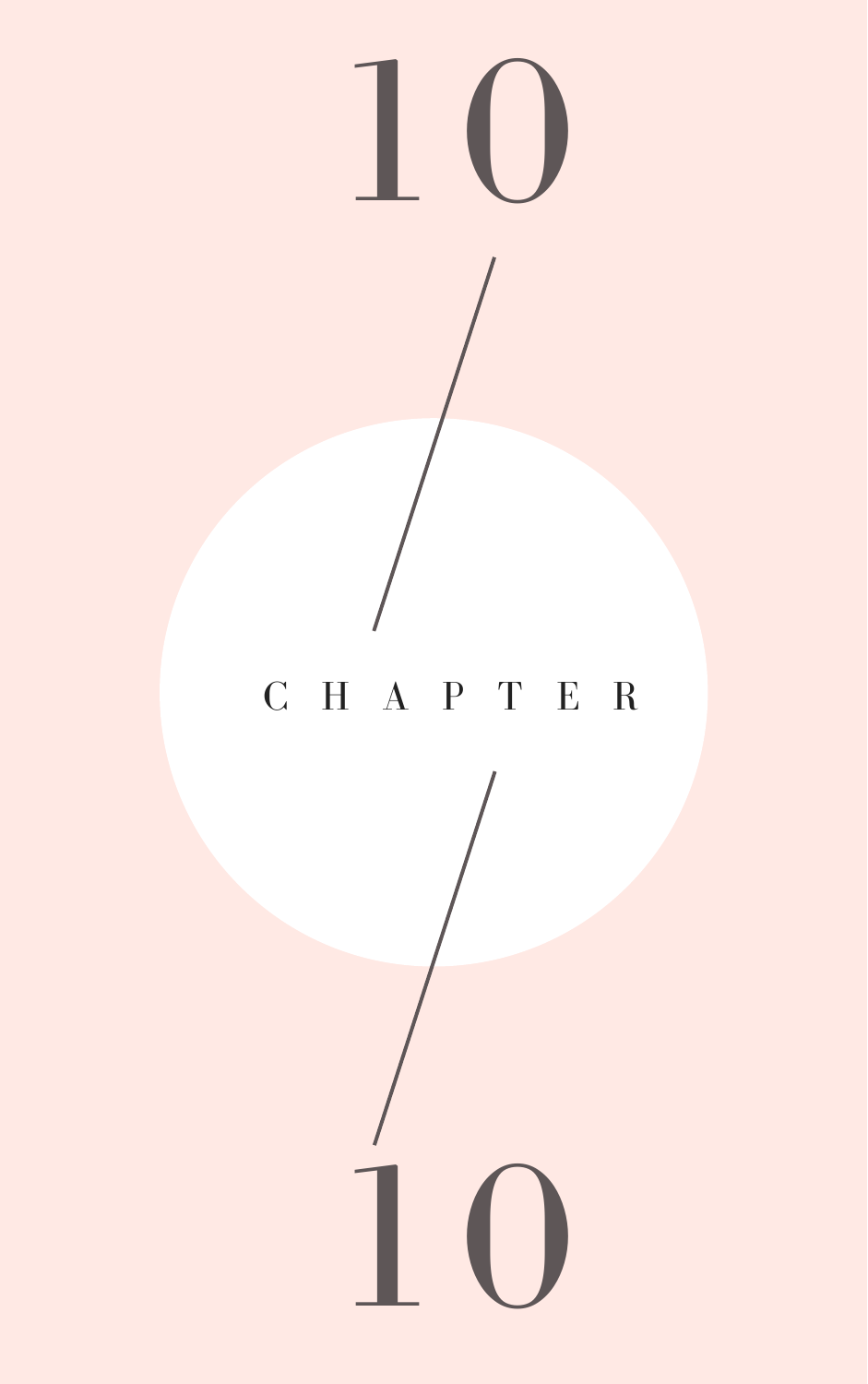1.Do you experience hypervigilance?

2. Describe what happens for you.

3. Do you experience depression?

4. What' s that look like for you?

5. Has your child experienced trauma?

6. List some of the traumas your child has experienced.

7. How do you feel when you look at the list? Name an emotion or two if you can.

8. How do you feel about your child when you look at the list?

9. Might some of your child' s behaviour be trying to tell you anything?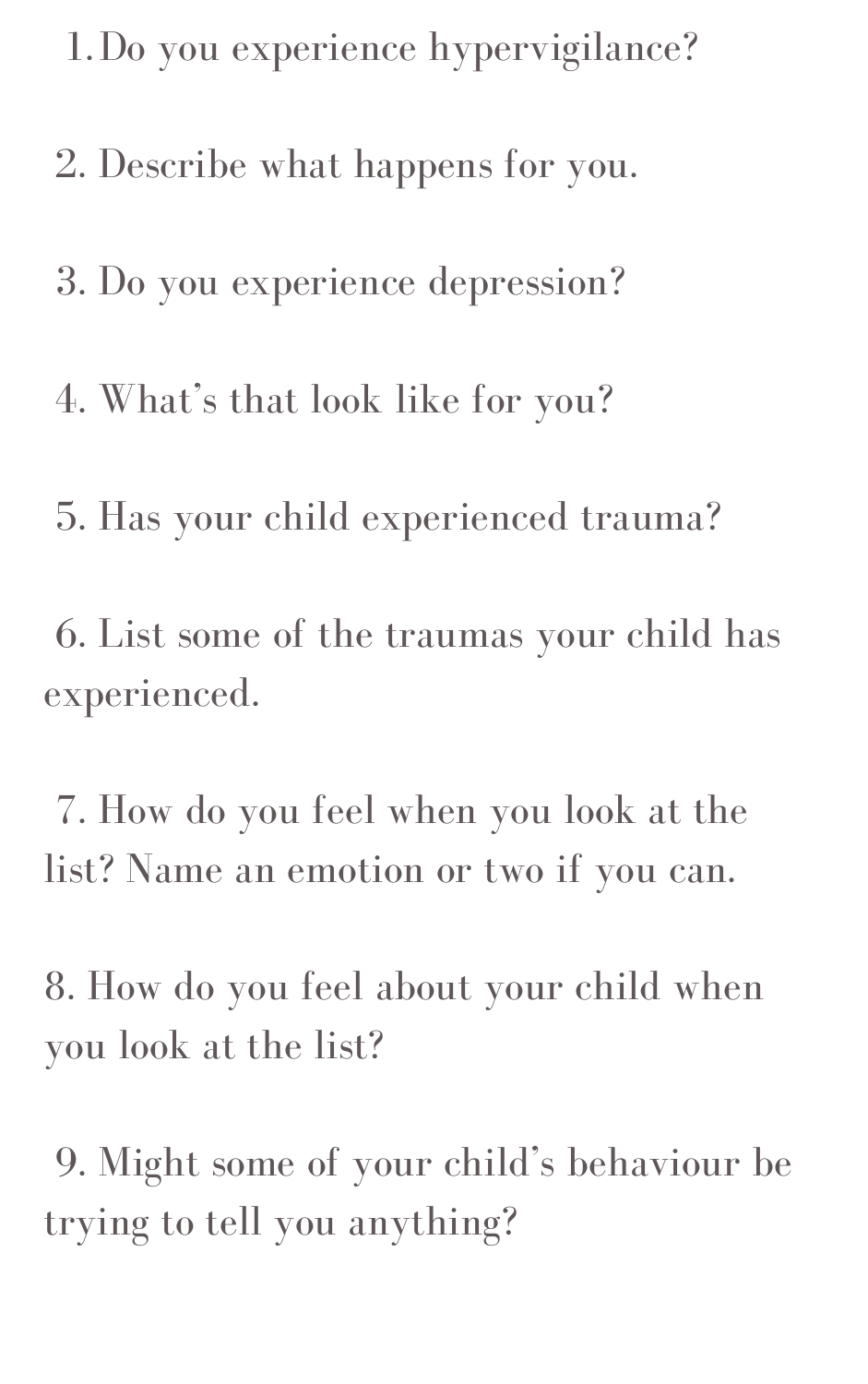10. What might your child be trying to tell you through their behaviour?

11. Might you have experienced some ' vicarious trauma ' through your child?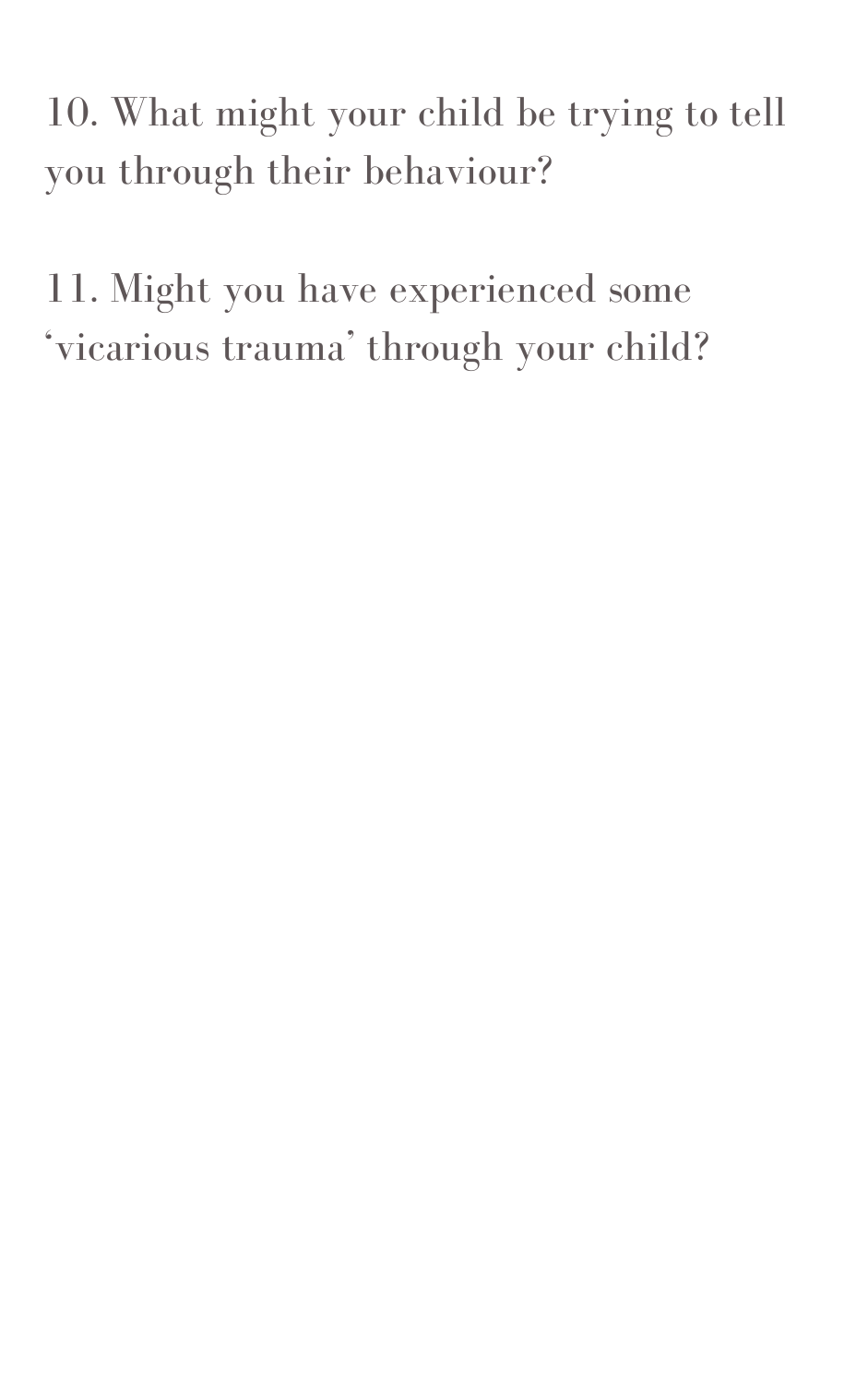## C H A P T E R

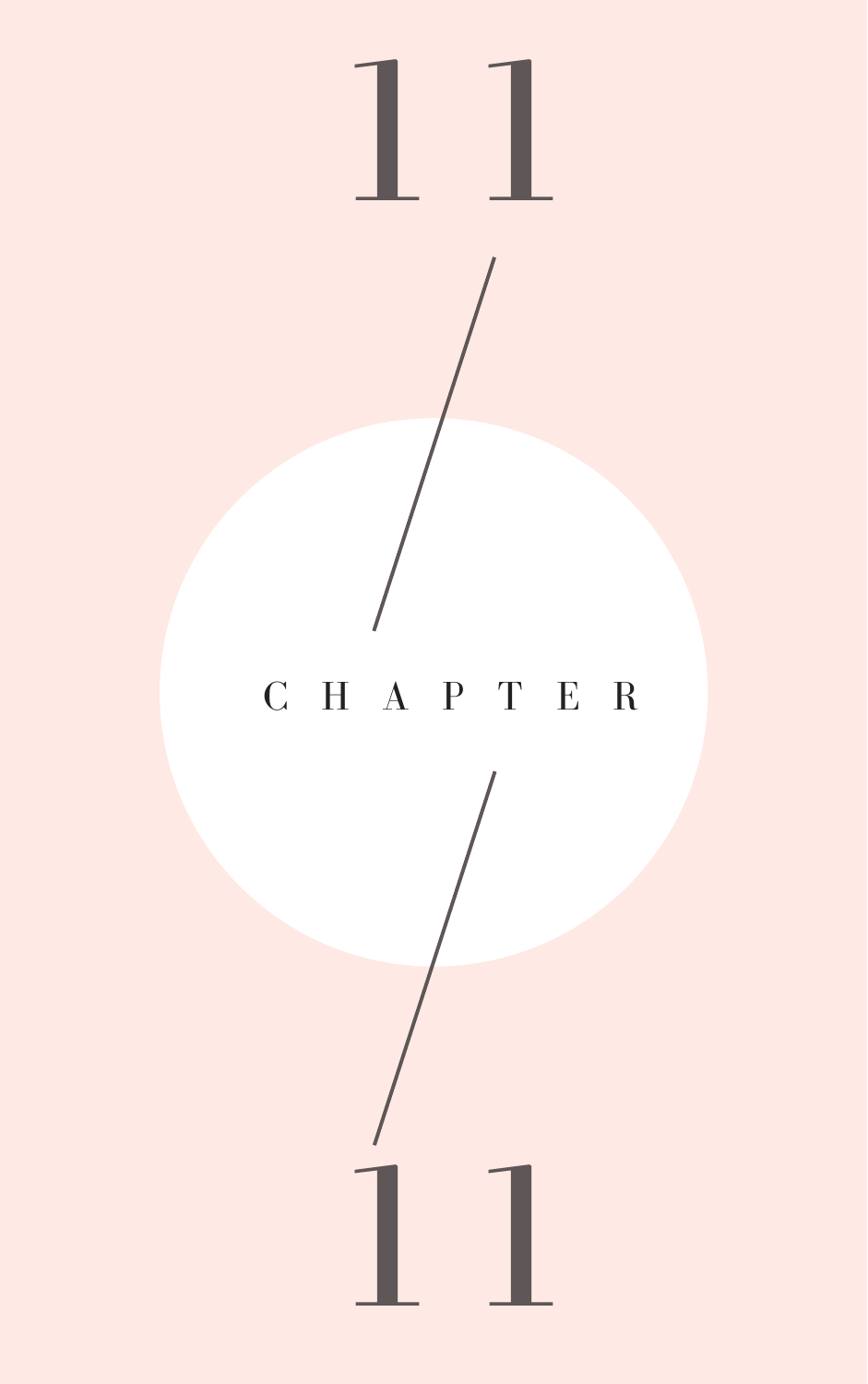1. How aware are you of what you're feeling when you're upset or calm?

2.What is your predominant attachment style?

3.What behaviours do you do that you think might be based in your attachment style?

4. How does your attachment style influence your parenting style?

## 5. Are there things you might like to change? What would be they be?

6.What' s one thing you can work on changing and what will you do differently?

7. Do you understand that change takes time and practice? You're still going to have times when you react in the old way, and that' s OK.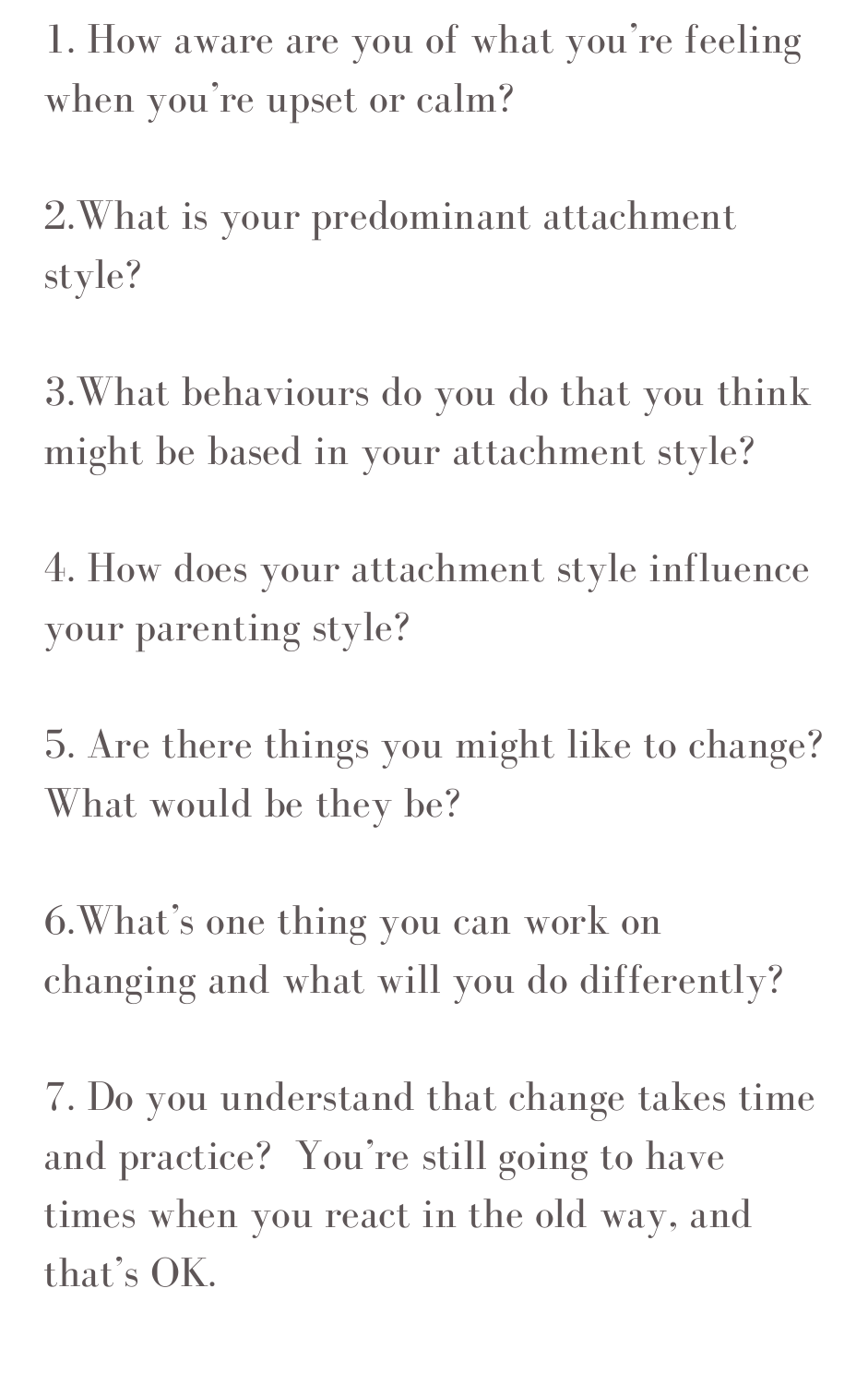8. Focus on when you get it right rather than when you slip up with an old pattern. What have you done well this week?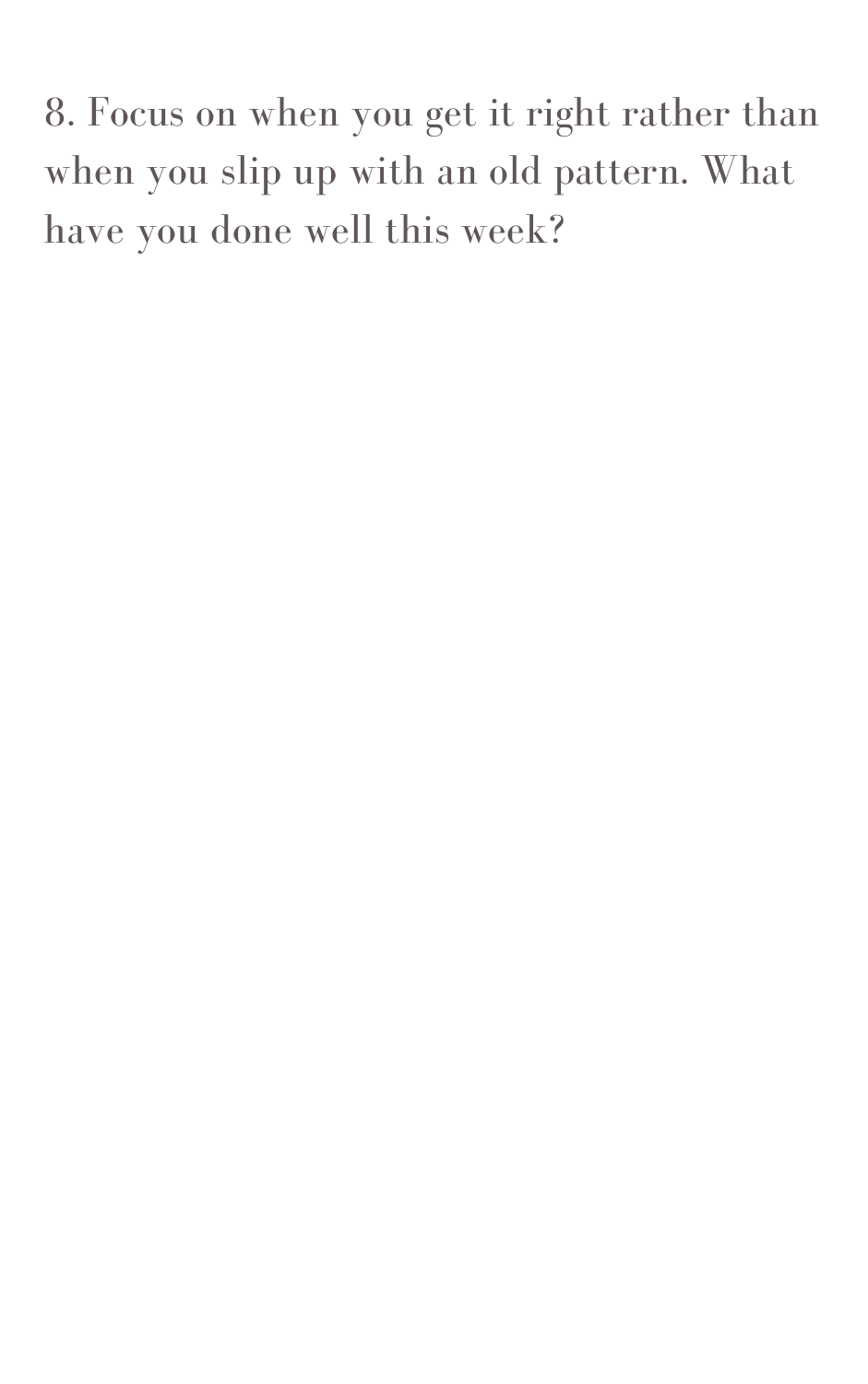## C H A P T E R

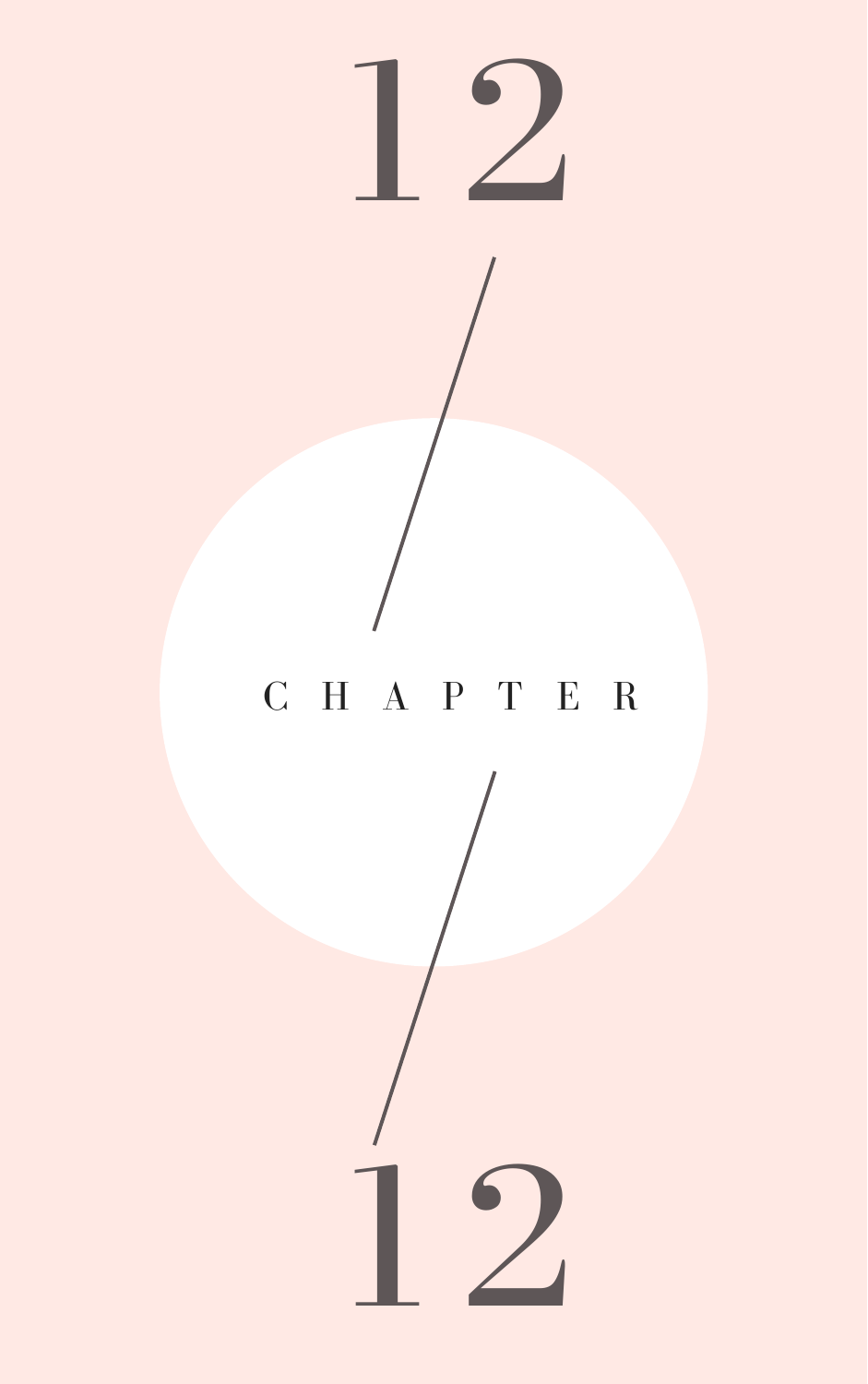1. What needs do you have that went unmet by your mother?

2. What needs do you think your mother had, that went unmet?

3. How do you think your mother ' s unmet needs affected her and therefore you?

4.What would you as an adult now, like to say to your younger self?

5.What emotions have you experienced through this chapter? Can you name them?

6. Please take a moment to do the grounding exercises if you skipped them before or you're feeling a lot of emotions now and seem to be shutting down.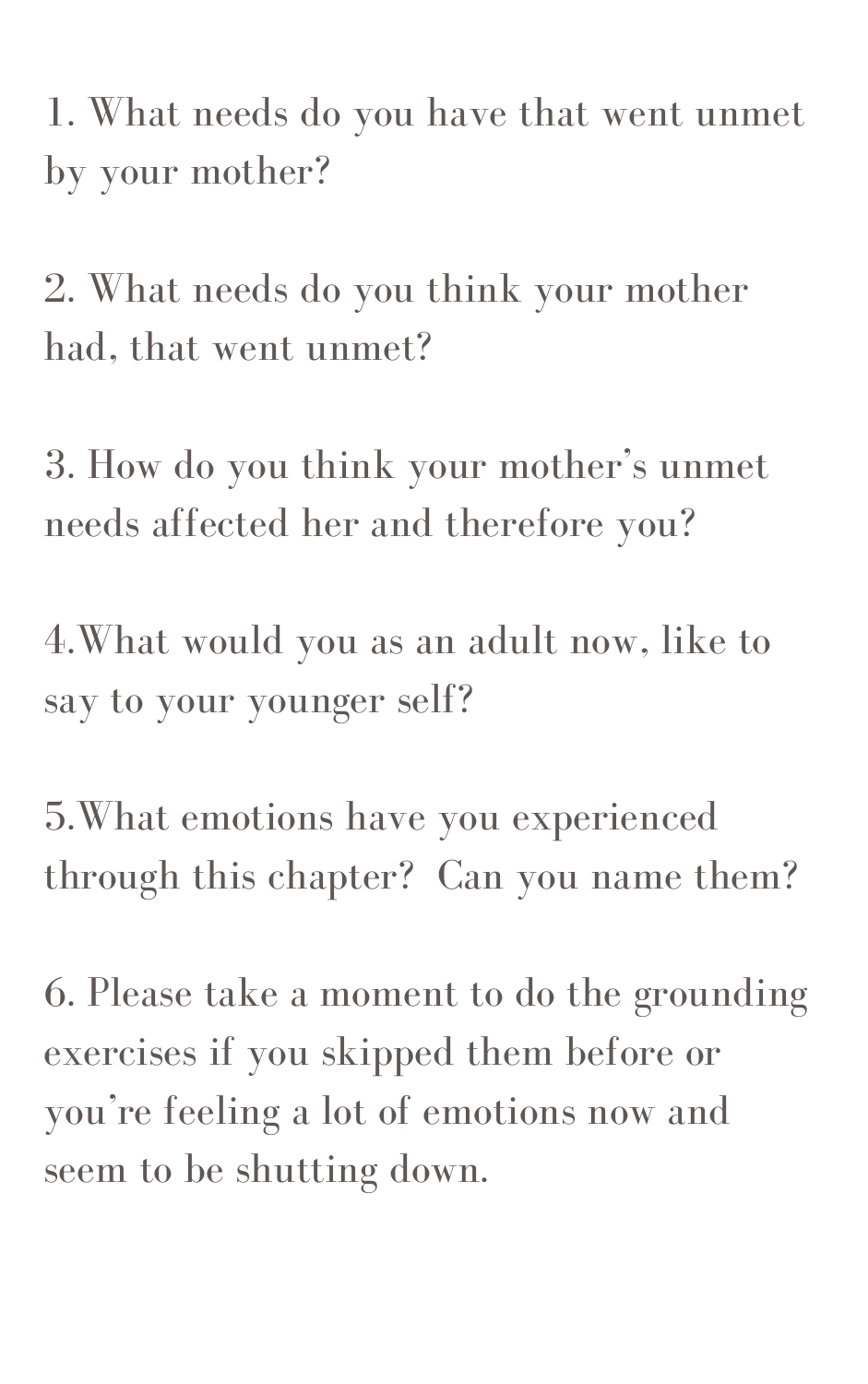7. Can your grown up self today love and comfort that little girl you were?

8. Whatburdens are going to lay down from this day forward?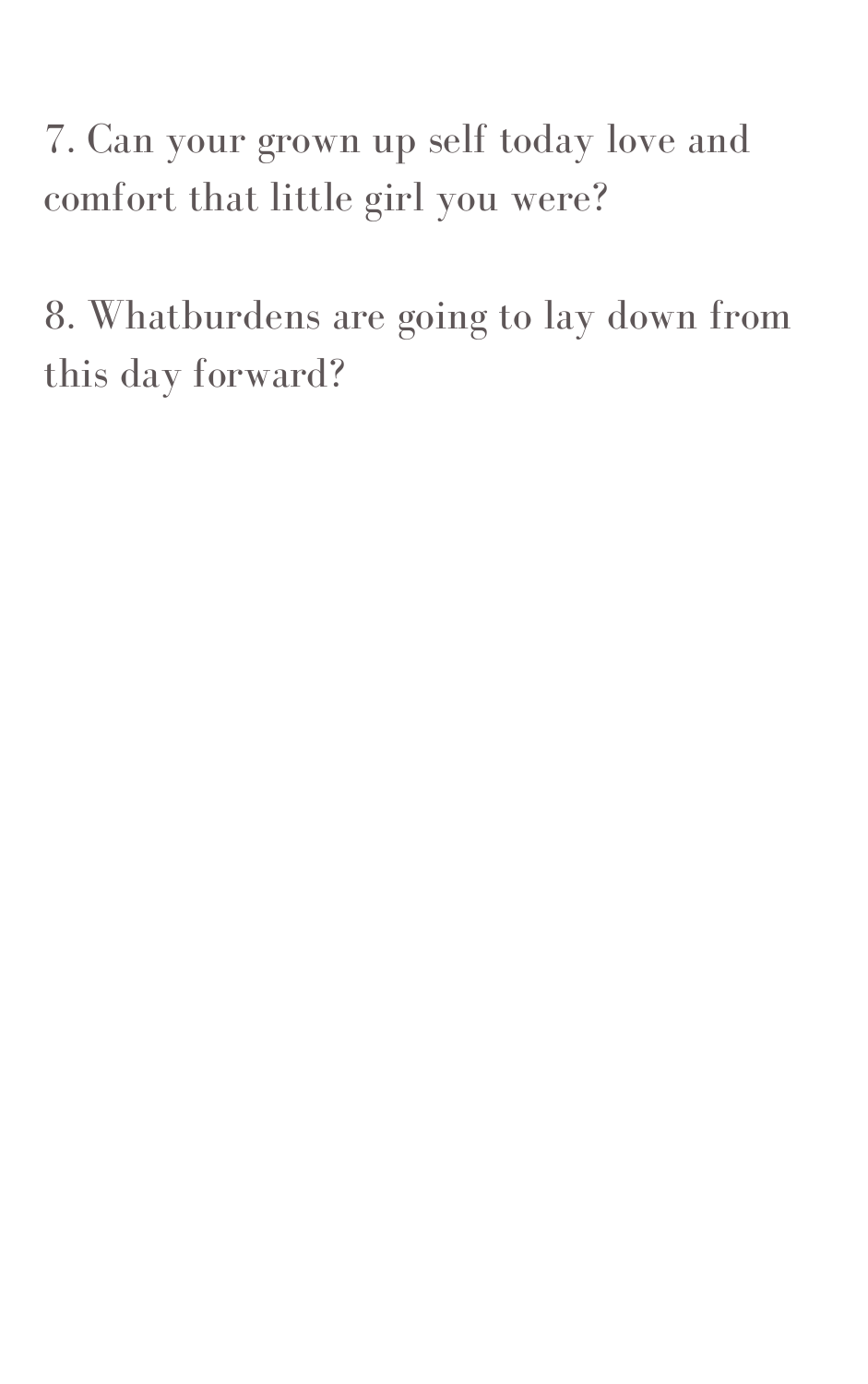C H A P T E R

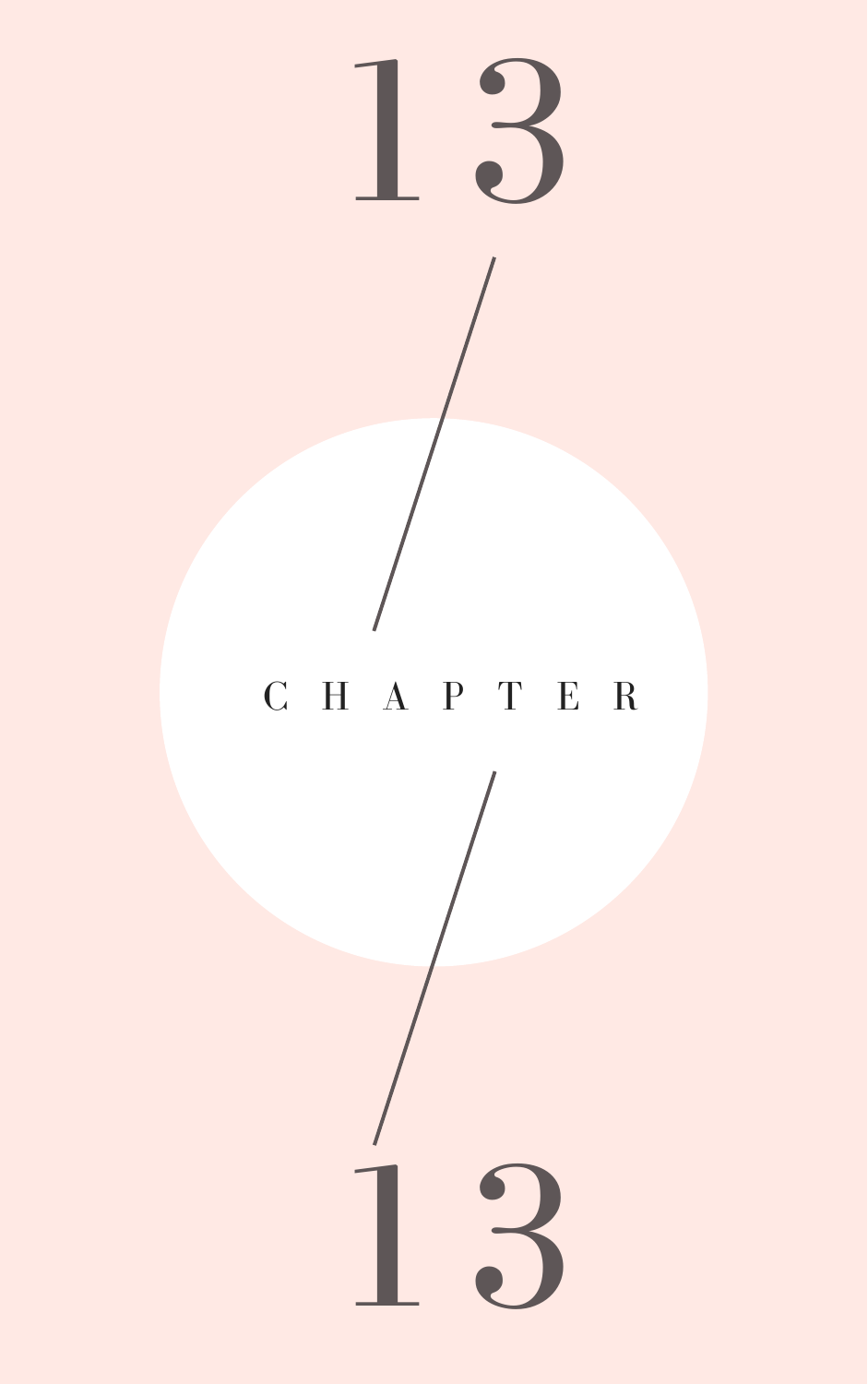1. Have you been able to use your imagination? Do you need more practice?

2.What would a good friend say to you about yourself?

3.What condemnation do you heap on yourself?

4. Are you willing to stop doing that and become your own best friend?

5. How can you change the narrative of what you say to yourself to be more compassionate and nurturing? Write some things down. Do it! Right now!

6. What do you need?

7. How are you going to ask for what you need?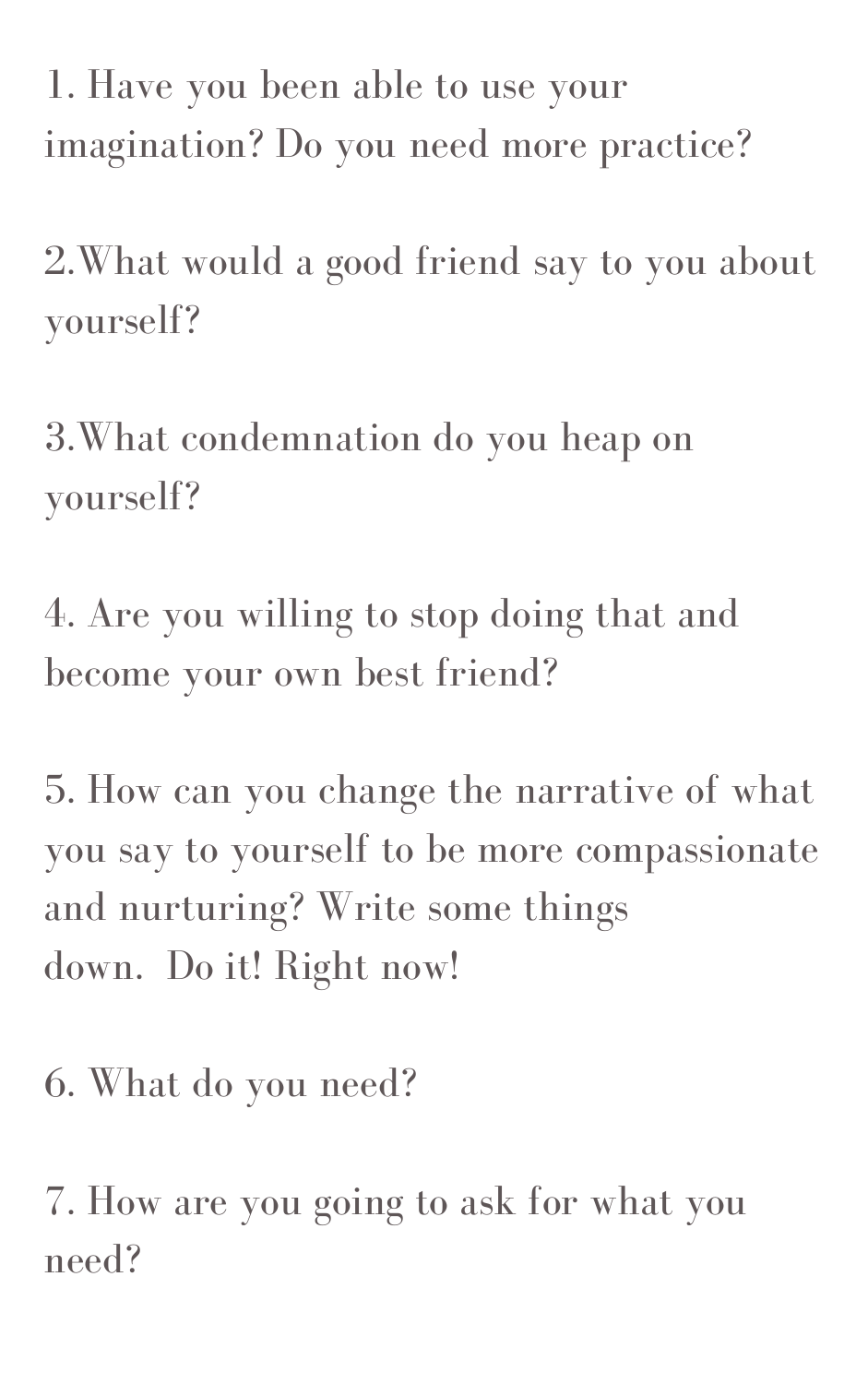8.Who are you going to ask first?

9.What' s your love language? Go here to find out: https://www.5lovelanguages.com/quizzes/

10.What' s your personality type?

11. Whatservices do you need for your child but have been afraid to pursue and ask for?

12. Which one will you ask for first and

## what will you say?

# 13.Take some action on at least one of these ideas today.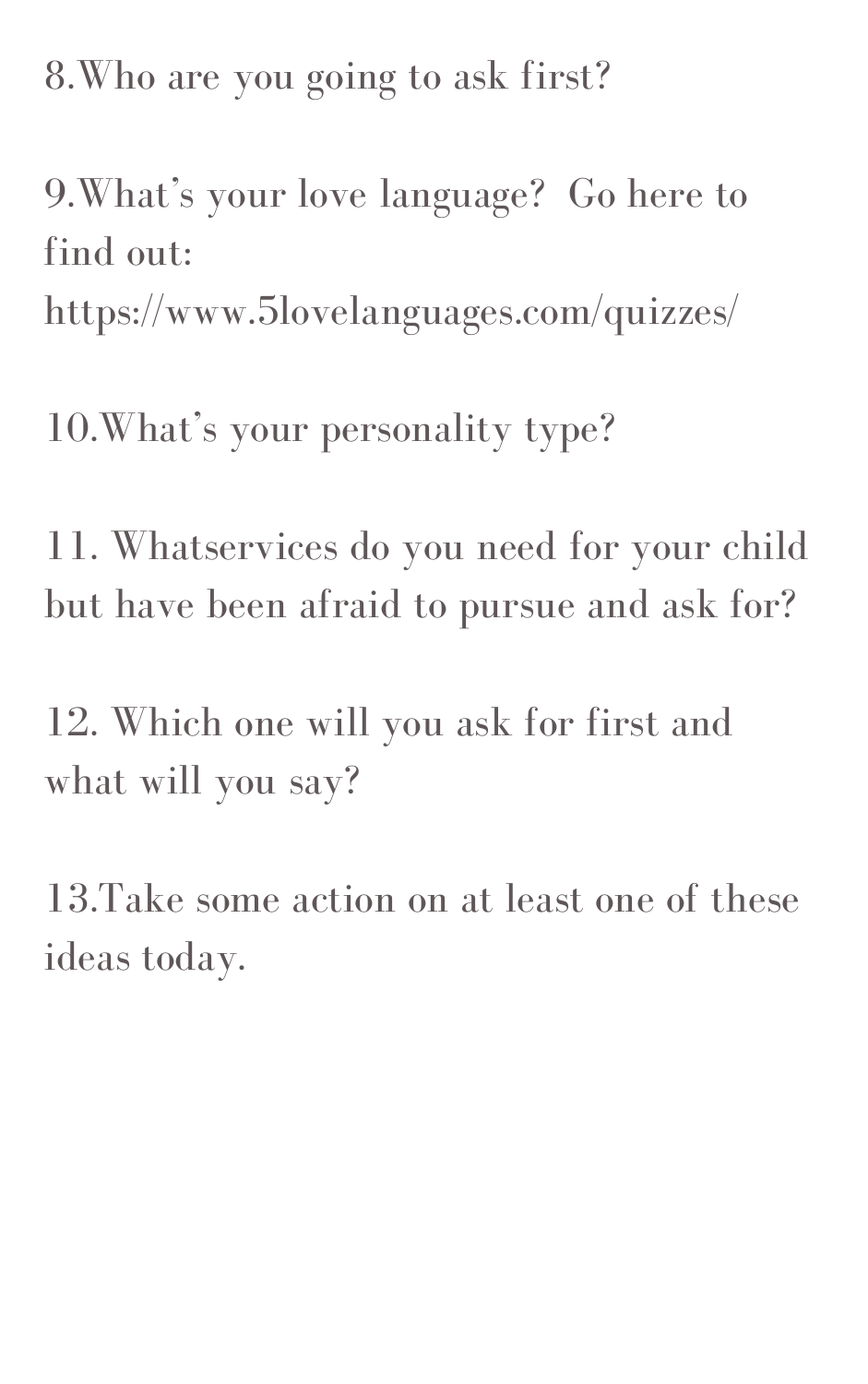C H A P T E R

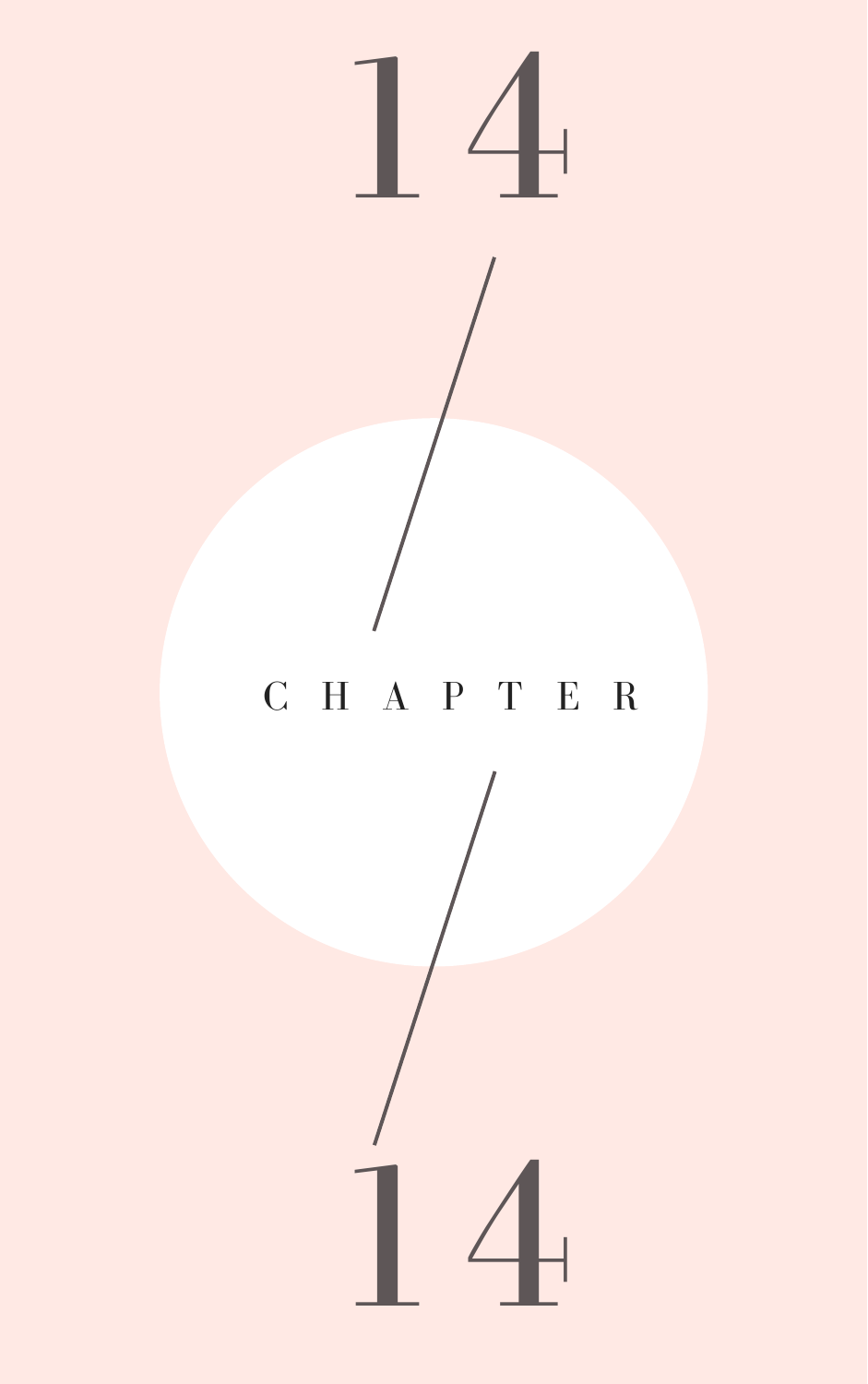1. How do you feel about your child? Name some honest emotions, positive and negative.

2. Are you able to feel empathy and compassion for your child?

3.What' s a good example of your empathy and compassion?

4.What losses have you experienced because of your child' s autism?

5.What adaptions and changes have you had to make to accommodate your child's needs and behaviours?

6. How do you feel about making those adaptions?

7. How flexible or rigid are you with your child' s behaviours and obsessions?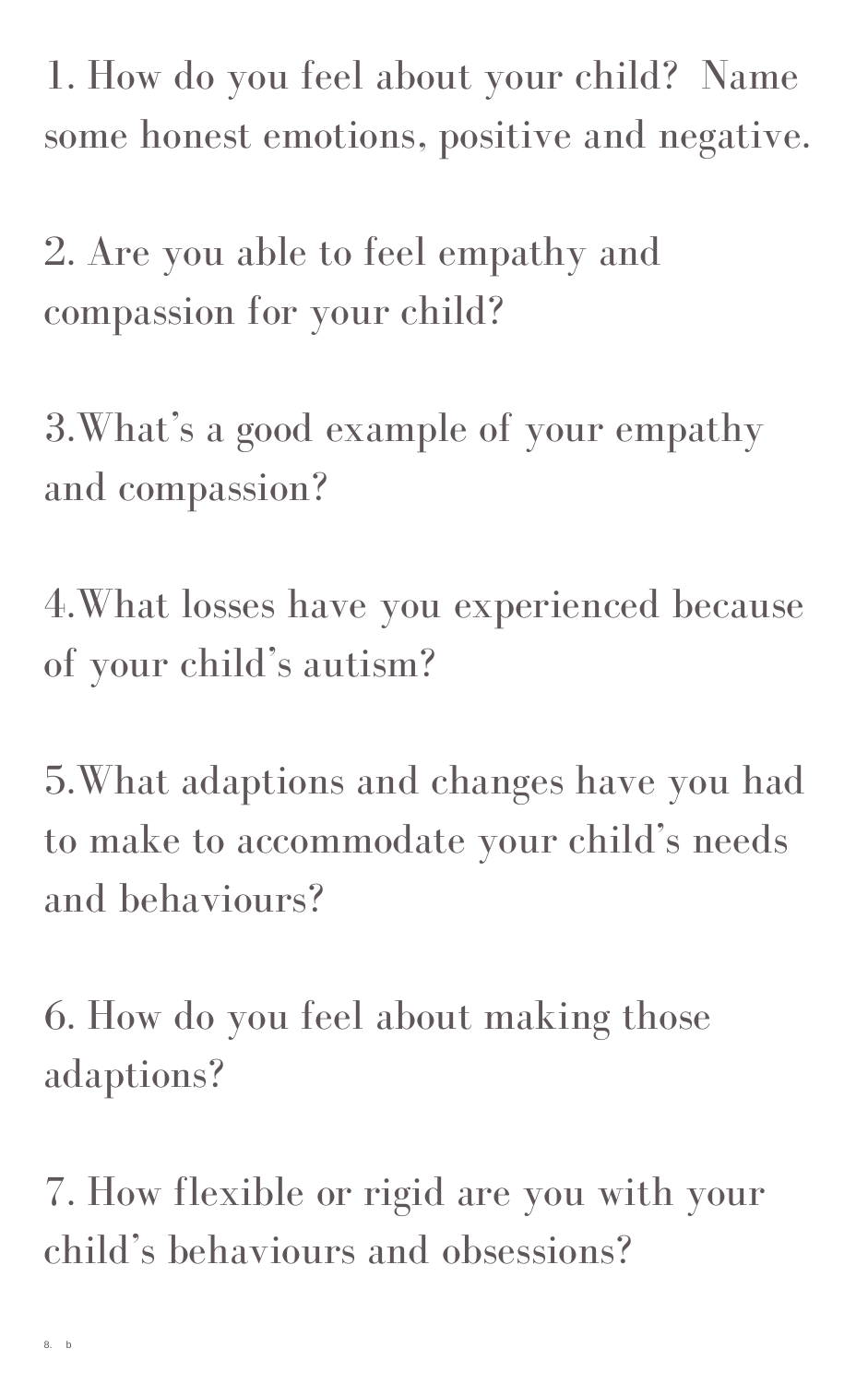8. Are there situations when it could help your child and the rest of the family to be more flexible or more rigid? Name one or two examples.

8. b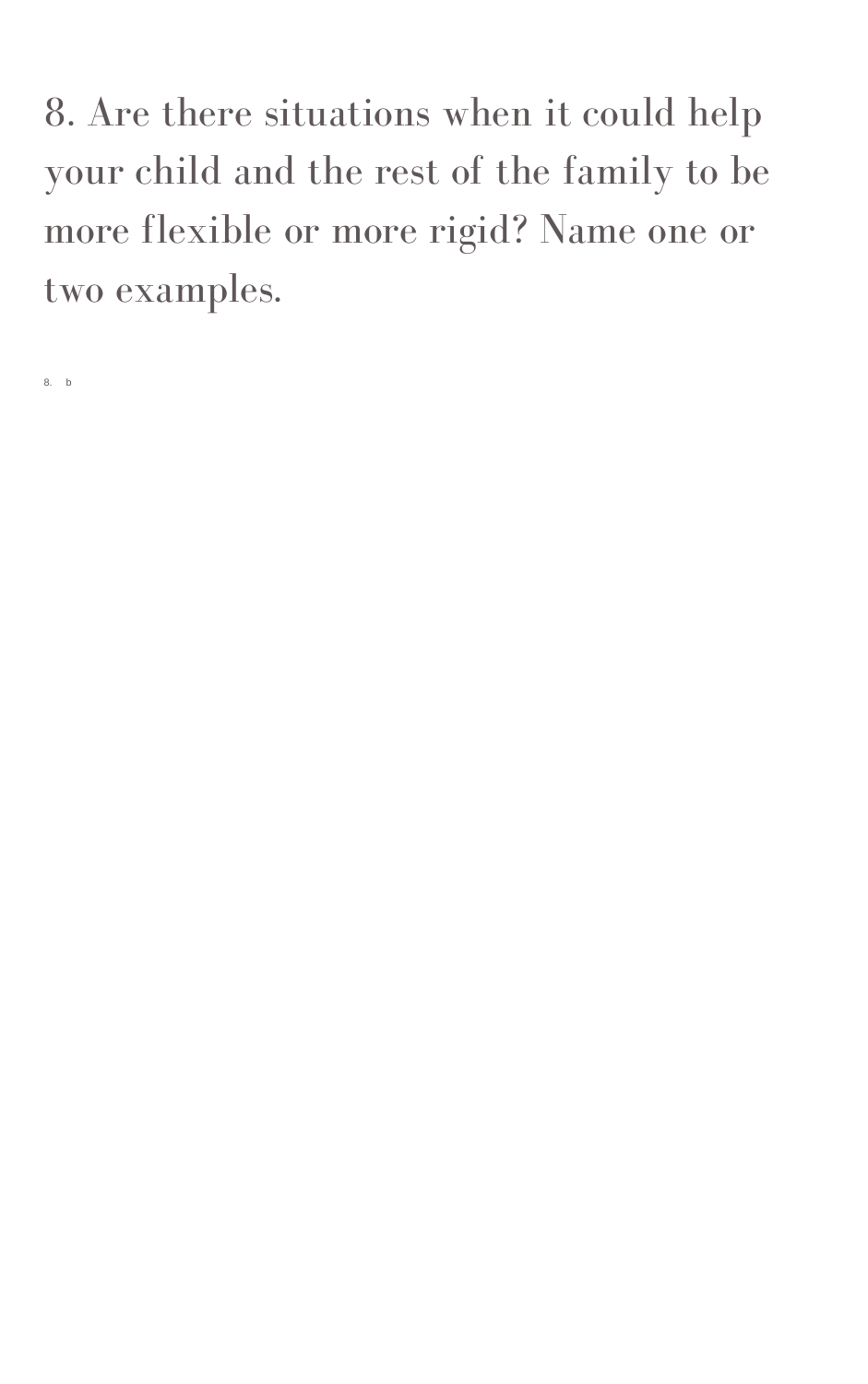C H A P T E R

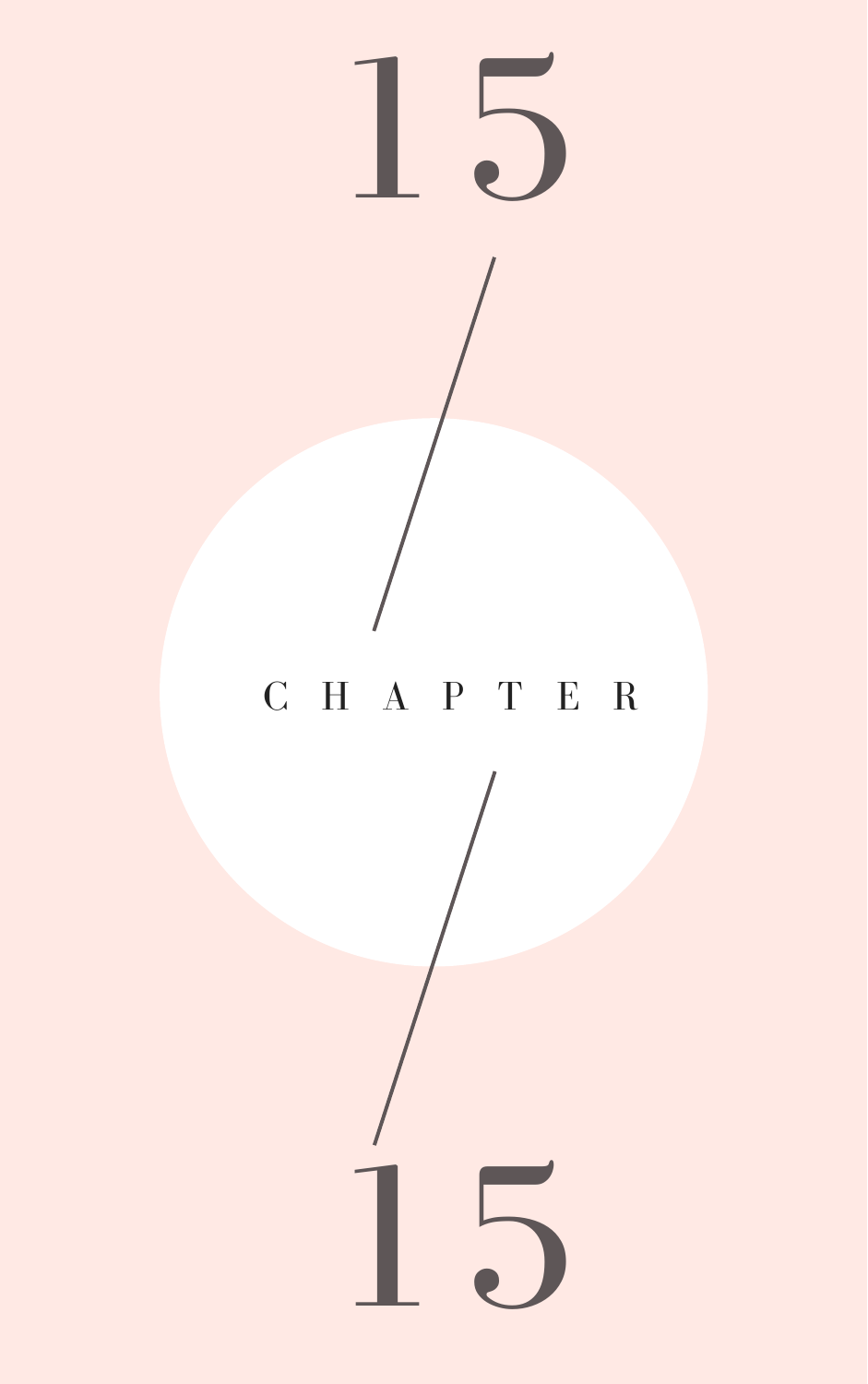1. Can you think of a time when someone interfered in an unhelpful way with your child' s behaviours?

4. Is there something you want to change about how you feel about that situation? What?

2. How did you feel at the time?

3. How do you feel about it now?

5. Are you able to feel compassion for them and forgive them for your own sake? Why or why not?

6. Howdo you react to unwanted advice about your child? Do you try to explain, apologise or educate

them? Maybe you do something else? 7. Do you want to change your responses to these people? Why or why not?